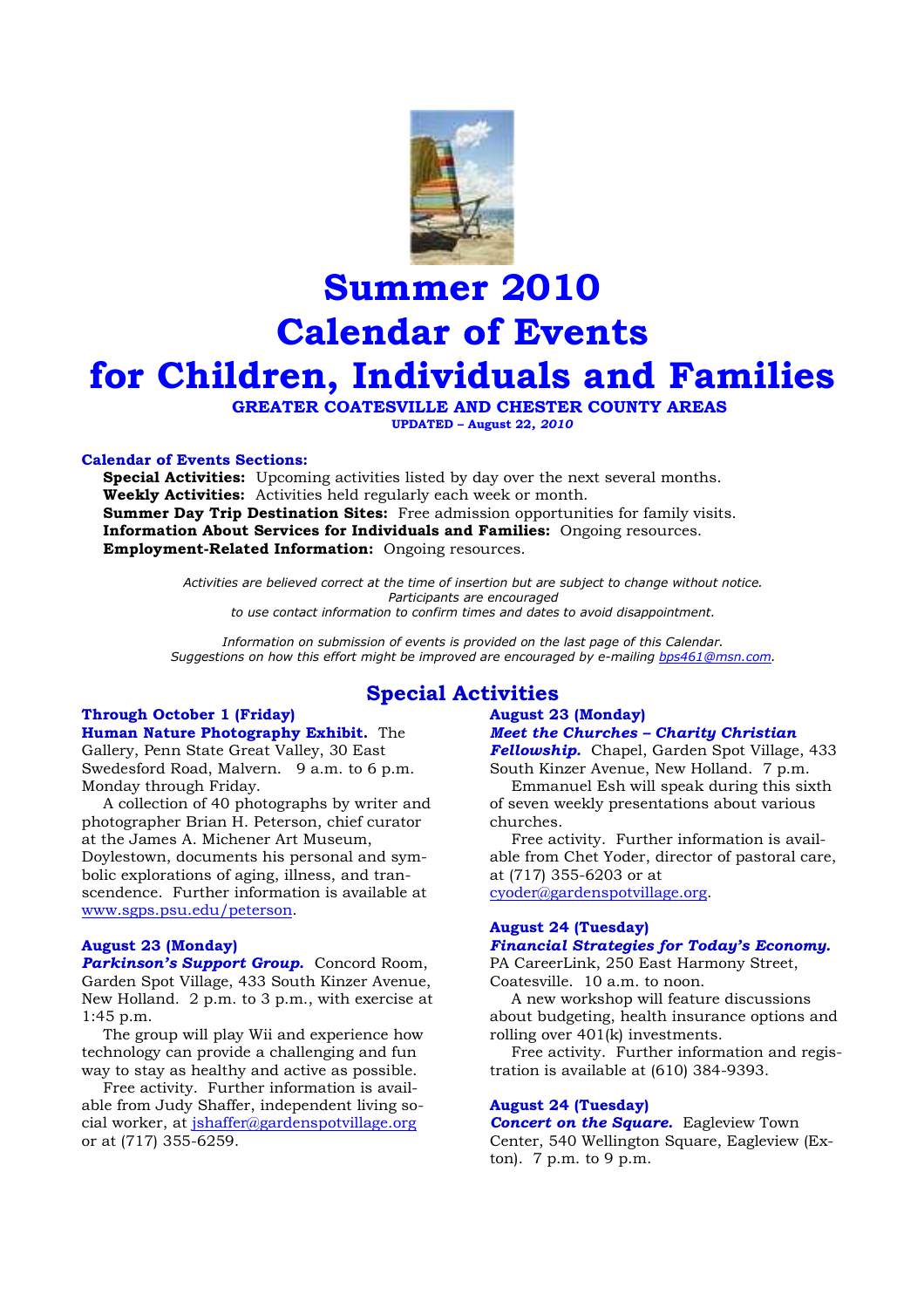Tuesday evening summer concerts feature Among the Oak & Ash, with guest Chris Riffle.

 Free Activity. Further information is available at

www.hankingroup.com/CommercialCorpEaglev iew-Events.php.

# **August 25 (Wednesday)**

*Artwork Discusssion.* Westminster Place Apartments, 320 West 1st Ave, Parkesburg. 9:45 a.m.

 Congressman Joseph Pitts will provide a discussion on his art work on display at Westminster Place.

 Free activity. Further information is available from Lin Pleiman, supportive services coordinator, at (610) 857-4272.

# **August 25 (Wednesday)**

*Home Repair Programs.* Tabernacle Baptist Church, 819 Coates Street, Coatesville. 6 p.m.

 Good Works and the Housing Partnership of Chester County will present this sixth in a series of *Help Yourself, Help Your Neighbor* classes to assist Chester County residents in establishing financial stability.

 Free activity. Further information is available from Yasheaka Oakley at

yoakley@chesco.org or at (610) 344-6900, or at http://dsf.chesco.org/ccdcd/lib/ccdcd/fom\_mi ni-series\_poster.pdf.

### **August 25 (Wednesday)**

*Car & Motorcycle Cruise-In***.** The Family Center of Gap, 835 Houston Run Drive, Gap. 6 p.m. to 8:30 p.m.

 All cars, from classics to low-riders, are welcome to this rain date event.

 Free activity. Further information is available at (717) 442-2300.

# **August 25 (Wednesday)**

*Summer Carillon Concert.* Washington Memorial Chapel, Valley Forge National Park, Route 23, Valley Forge. 7:30 p.m. to 8:30 p.m.

 Robin Austin, Princeton University carillonneur will perform in this final in a series of weekly outdoor concerts featuring the carillon, the heaviest of all musical instruments that is housed in the National Patriots Bell Tower and Carillon.

 Free activity. Further information is available at http://209.200.101.38/?t=c&cid=4 or at (610) 783-0120.

#### **August 26 (Thursday)**

*Back to School Day.* Coatesville Center for Community Health, 1001 East Lincoln Highway, Coatesville. 10 a.m. to noon; vaccines 9:30 a.m. to 3:30 p.m.

 Several free activities will occur for children and families including:

 **Free Vaccines.** Chester County Health Department will administer all recommended vaccines for children five to 18 years, including Tdap, chicken pox, HPV for ages nine and up and meningitis for ages 11 and up. Advance registration is required at (610) 380-7111 x16.

**Back Packs and Supplies.** The first 200 children will receive these school items.

 Health and money management information, health insurance enrollment, and physical fitness activities will be available.

 Free activity. Further information is available from Kathryn Spurlock at (610) 380-7111 x16 or at ccch@comcast.net.

### **August 27 (Friday)**

*Dementia Care the Right Way.* The Devon Senior Living, 445 North Valley Forge Road, Devon. 8 a.m. to 4 p.m.

 The final in a series of *Underneath the Alzheimer's* educational events for families and healthcare professionals. Six continuing education units (CEUs) will be available for social workers.

 Free activity, including refreshments, with reservations required at (610) 594-0200.

# **August 27 (Friday)**

*Furry Fliers.* Lower Parking Lot, Springon Manor Farm, 860 Springton Road, Glenmoore. 7:30 p.m. to 8:30 p.m.

 A family hike will locate bats on their nightly hunt for insects, along with learning to to attract bats to yards for a natural bug killer.

 Free activity, with pre-registration required at www.chesco.org/ccparks or at (610) 344- 6415.

# **August 28 and 29 (Saturday-Sunday)**

*Skirmish at Hibernia Forge.* Hibernia Park, 1 Park Road, Wagontown (Coatesville). 9 a.m. to 5 p.m. Saturday, 9 a.m. to 4 p.m. Saturday.

 A battle re-enactment between the Union and Confederate infantry and artillery, visits to military camps, small arms and artillery firing demonstration, tour of the Hibernia Museum, food and Civil War item shopping will be available.

Free activity with a \$10 per car parking fee, charges for some items, and \$2 fee for an optional Saturday night candle light tour. Further information is available at www.97thPVI.org.

# **August 28 (Saturday)**

*Phoenixville Bike Day.* Bridge Street, between Main and Gay Streets, Phoenixville. Noon to 6 p.m.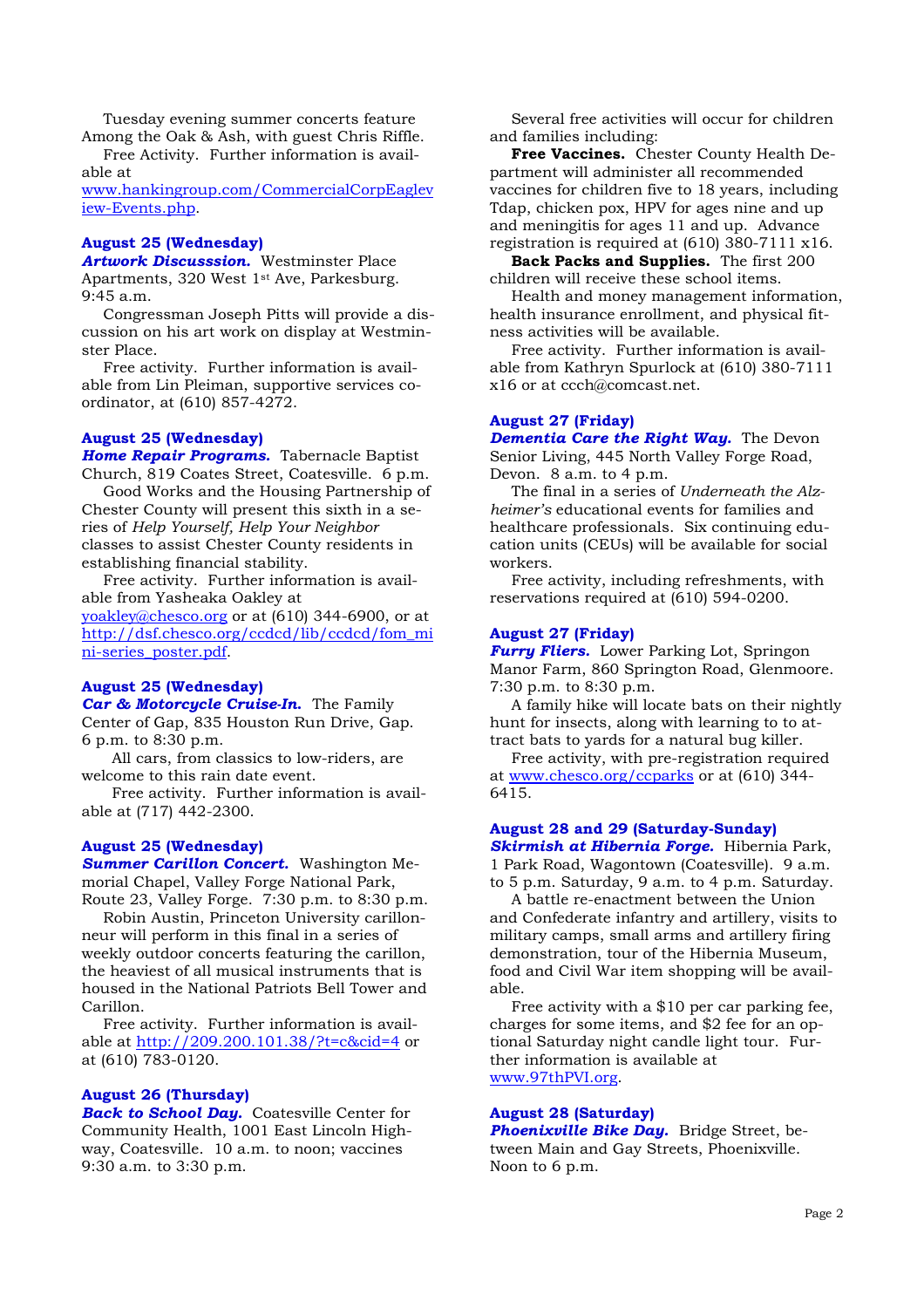Motorcycles, including vintage and racing bikes, live bands, food and merchandise vendors will be on hand during this event.

 Free activity with charges for personal items. Further information is available at (610) 608- 4067, info@phoenixvillebikeday.com or www.phoenixvillebikeday.com.

#### **August 28 (Saturday)**

*Back-to-School Cleanup Day.* City Hall, 1

City Hall Plaza, Coatesville. 8:30 a.m. to noon. A community cleanup day will be held with participants meeting at City Hall.

 Free activity. Further information is available at MatthewBaker19320@gmail.com.

#### **August 28 (Saturday)**

#### *Welcome Home Veterans Celebration.*

Building 5, Coatesville Veterans Affairs Medical Center, 1400 Blackhorse Hill Road, Coatesville. 3 p.m. to 7 p.m.; picnic 4 p.m. to 6 p.m.

 Veterans of the Iraq and Afghanistan wars and families of currently deployed service members will join together for a host of activities, including live music, face painting, magic shows, a U.S. Flag hot air balloon launch if weather permits, and food. Information on programs and benefits also will be available.

 Free activity, with reservations at (610) 384- 7711 x5160 or at vhacoawelcomehome@va.gov. A downloadable poster and registration form is available at

http://dsf.chesco.org/wib/lib/wib/pdf/2010/ welcome\_home\_invitation\_letter.pdf.

# **August 28 (Saturday)**

*Family Night Hike.* Pavilion 1, Warwick County Park, 382 County Park Road, Pottstown. 7:30 p.m. to 9 p.m.

 A family hike will discover creatures and critters that are out at night, and explore the forest of today and when charcoal was produced at the site in the 1800s.

 Free activity, with pre-registration required at www.chesco.org/ccparks or at (610) 344- 6415.

# **August 29 (Sunday)**

# *Quakers and the Revolutionary War.* 1107

East Baltimore Pike at Kendal Drive, Kennett Square. 1 p.m. to 2:30 p.m.

 Author Bruce Mowday will discuss the Quakers who became involved in the Revolutionary War and what happened during the Brandywine Battle of September 11, 1777.

 Free activity. Further information about the series is available at

www.kennettfriends.org/misc\_docs/oldkennett-tricen-lecture-series.pdf.

# **August 29 (Sunday)**

*Gospel Concert.* Mt. Tabor AME Zion Church, 314 Church Street, Avondale. 3 p.m. to 4 p.m.

 Jerrod Coates and Friends will be in concert with Andrea Smith and Amanda of Genesis AME Zion and Mt. Tabor Church Choir also featured.

 Free activity with free will offering. Further information is available at (610) 268-3270.

#### **August 30 (Monday)**  *Meet the Churches – New Order Amish.*

Chapel, Garden Spot Village, 433 South Kinzer Avenue, New Holland. 7 p.m.

 Ben Lapp will speak during this final of seven weekly presentations about various churches.

 Free activity. Further information is available from Chet Yoder, director of pastoral care, at (717) 355-6203 or at cyoder@gardenspotvillage.org.

#### **August 31 (Tuesday)**

*Concert on the Square.* Eagleview Town Center, 540 Wellington Square, Eagleview (Exton). 7 p.m. to 9 p.m. Rain date Thursday, September 2.

 Final Tuesday evening summer concerts feature Entrain, with fireworks to follow.

 Free Activity. Further information is available at

www.hankingroup.com/CommercialCorpEaglev iew-Events.php.

#### **September 1 (Wednesday)**

*Living With Loss Support Group.* Village Square Board Room, Garden Spot Village, 433 South Kinzer Avenue, New Holland. 10 a.m. to 11 a.m.

 The group will discuss drawing inspiration from a cross-cultural focus on grief.

 Free activity. Further information is available from Karen Horning, director of social services, at khorning@gardenspotvillage.org or at (717) 355-6010.

#### **September 1 (Wednesday)**

*Jobs Fair.* McCall Meeting and Conference Center, 201 Lynn Blvd., Upper Darby. 1 p.m. to 5 p.m.

 A 7th Congressional District jobs fair to connect potential employees and employers in the manufacturing, customer and health services, elder and child care, adult education and other sectors will be hosted by Congressman Joe Sestak. Information also will be provided on job training, resume building and other jobseeking resources.

 Free activity with registration requested at www.sestak.house.gov/index.php?option=com\_ content&view=article&id=1110&catid=4.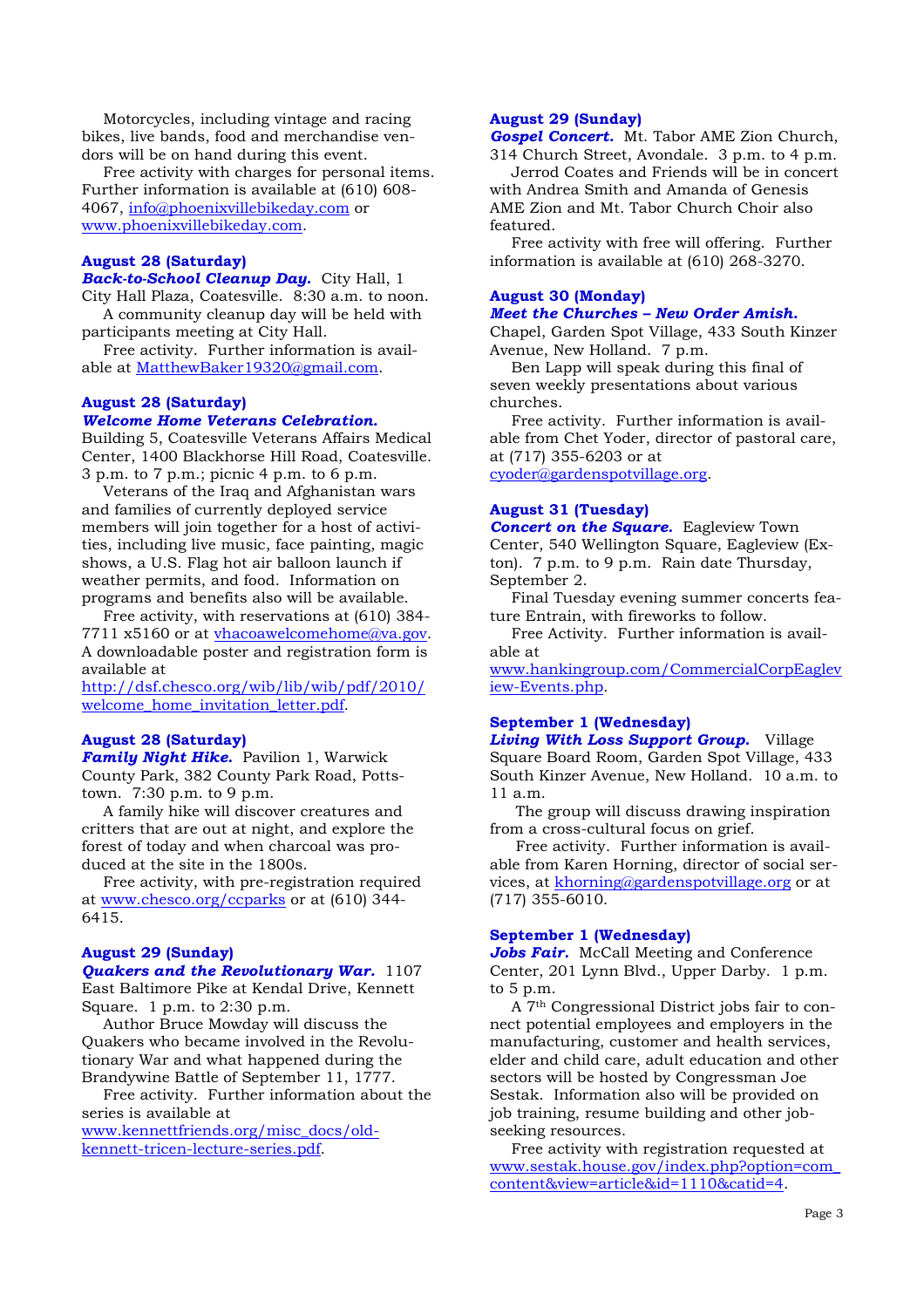# **September 1 (Wednesday)**

*Family Finances 101.* Exton Mall Community Room, 260 Exton Square Parkway, Exton (between Boscov's and Sears). 6 p.m. to 8 p.m.

 A certified financial advisor will address all types of financial questions, including budgeting, saving, paying down debt, insurance, and starting a retirement plan with only \$5 to spare.

 Free activity with no product selling. Registration is required at (610) 792-9282 x201 or at debbie.openhearth@verizon.net; the full workshop schedule is available at

www.openhearthinc.org/images/ws\_sf\_2010.pd f.

# **September 1 (Wednesday)**

#### *Employment Opportunities and Training.*

Episcopal Church of the Trinity, 323 East Lincoln Highway, Coatesville. 7 p.m.

 Chester County PA CareerLink, Chester County Opportunity Industrialization Center, and Legal Aid of Southeast Pennsylvania will present this seventh in a series of *Help Yourself, Help Your Neighbor* classes to assist Chester County residents in establishing financial stability.

 Free activity. Further information is available from Yasheaka Oakley at yoakley@chesco.org or at (610) 344-6900, or at http://dsf.chesco.org/ccdcd/lib/ccdcd/fom\_mi ni-series\_poster.pdf.

# **September 2 (Thursday)**  *Swingin Summer Thursdays -*

*Reggae.* Gay Street between High and Matlack Streets, West Chester. 6:30 p.m. to 9:30 p.m.

 Three Legged Fox and INITY highlight this final monthly first Thursdays event, featuring music, food, clowns, artists, jugglers and other family fun.

 Free activity, with charges for some individual items. Further information is available at parksandcrecreation@west-chester.com or at (610) 436-9010.

#### **September 7 (Tuesday)**

*Parents with Special Cares.* Village Square Board Room, Garden Spot Village, 433 South Kinzer Avenue, New Holland. 10:30 a.m. to 11:30 a.m.

 Bill Hartman and Michael Whiteman from MMA (formerly Mennonite Mutual Aid) will speak on estate planning for those having special concerns for their adult children or grandchildren with mental, emotional, learning or physical health conditions.

 Free activity. Further information is available from Karen Horning, director of social services, at khorning@gardenspotvillage.org or at (717) 355-6010.

#### **September 8 (Wednesday)**

*Back to Financial Basics.* Exton Mall Community Room, 260 Exton Square Parkway, Exton (between Boscov's and Sears). 6 p.m. to 8 p.m.

 A financial counselor will discuss the very basics of banking, check writing, savings and credit.

 Free activity with no product selling. Registration is required at  $(610)$  792-9282 x201 or at debbie.openhearth@verizon.net; the full workshop schedule is available at

www.openhearthinc.org/images/ws\_sf\_2010.pd f.

#### **September 8 (Wednesday)**

*Home Weatherization Options.* Bethel AME Church, 671 South 1st Avenue, South Coatesville. 6 p.m.

 Housing Development Corporation of Lancaster County will present this eighth in a series of *Help Yourself, Help Your Neighbor* classes to assist Chester County residents in establishing financial stability.

 Free activity. Further information is available from Yasheaka Oakley at yoakley@chesco.org or at (610) 344-6900, or at http://dsf.chesco.org/ccdcd/lib/ccdcd/fom\_mi ni-series\_poster.pdf.

# **September 9 (Thursday)**

*Low Vision Support Group.* Social Services Conference, Garden Spot Village, 433 South Kinzer Avenue, New Holland. 3 p.m. to 4 p.m.

 Heidi Wert, low vision adjustment counselor, will demonstrate the latest in portable and standard low vision technology.

 Free activity. Further information is available from Judy Shaffer, independent living social worker, at jshaffer@gardenspotvillage.org or at (717) 355-6259.

# **September 10 - 12 (Friday to Sunday)**  *International Combined Driving Event and*

*Autumn Celebration.* The Laurels at Landhope grounds, 8/10 mile west of Woodview Road and Route 41, West Grove. 9 a.m. to 3 p.m. Friday and Saturday, 9 a.m. to 4 p.m. Sunday.

 International combined driving event for horse and drivers, with other activities such as an art show and boutique shopping; children's fun and games and terrier races on Saturday and Sunday; and Chester County Antique Car Club Show and Barbone Street Dixieland Band on Sunday.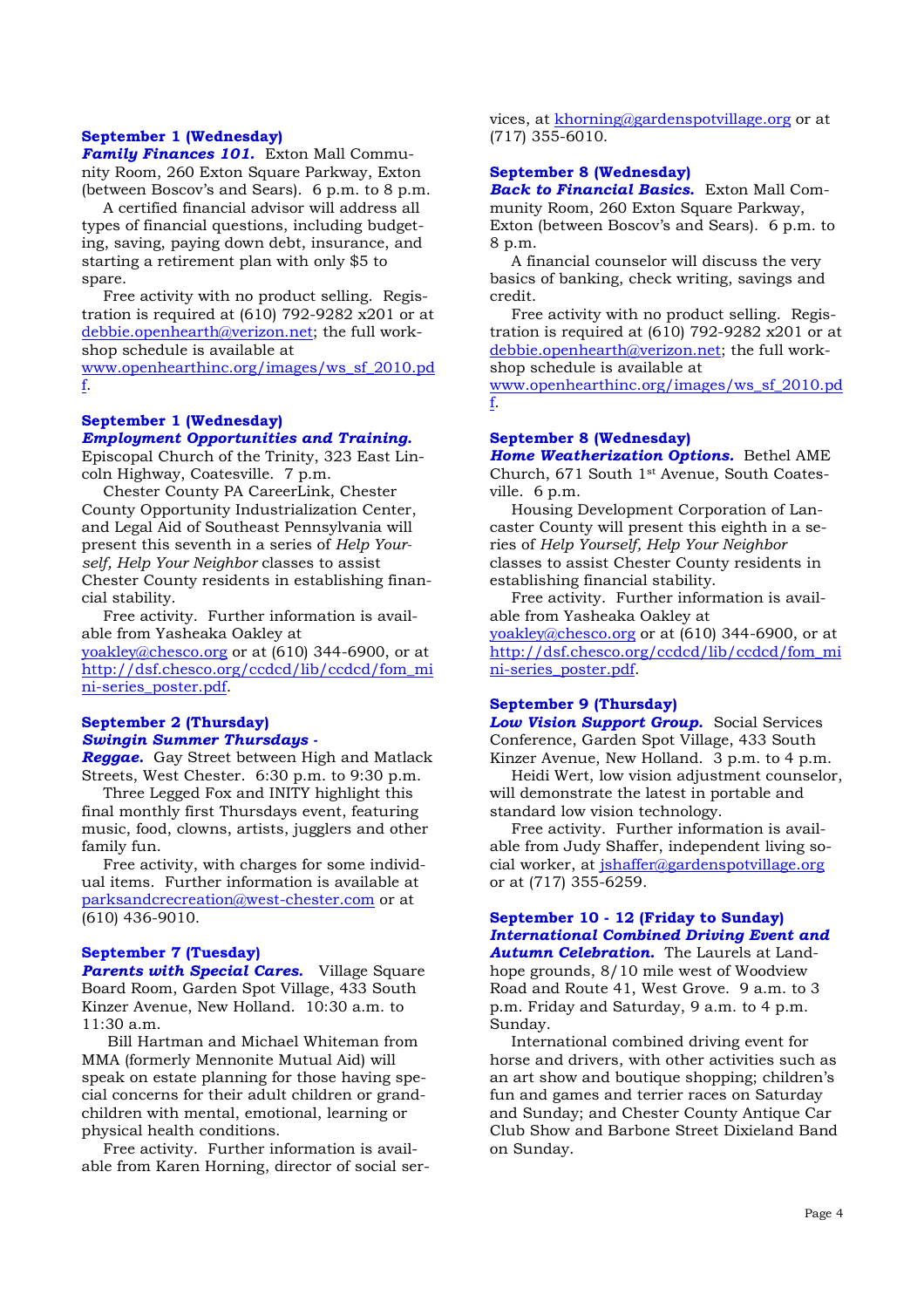Free activities with \$5 per car parking fee. Further information is available at (610) 486- 0710 or at www.laurelscde.org.

#### **September 10 (Friday)**

*Health Screenings.* Government Services Center, 601 Westtown Road, West Chester. Noon to 4 p.m.

 Chester County Health Department, in recognition of National Cholesterol Education Month, will be offering screenings for anemia, blood sugar with a one to two-hour fast preferred, blood pressure and cholesterol.

 Screenings provide an opportunity to learn more about the risk factors for cardiovascular disease, high blood pressure, diabetes and anemia, with health professionals also offering information on healthy eating and regular physical activity.

 Free activity for all but non-fasting cholesterol screening that measures total and HDL cholesterol levels and requires a \$15 fee and an appointment

 Further information and appointments are available at (610) 344-6490 or cchd@chesco.org.

#### **September 11 (Saturday)**

*Household Hazardous Waste Disposal.* New Garden Township Maintenance Building, 8934 Gap Newport Road, Landenberg. 9 a.m. to 3 p.m.

 Chester County Solid Waste Authority will conduct this fourth in a series of five disposal activities for specific items, with no computers being accepted at this site.

 The final disposal date is Saturday, October 9 at West Chester.

 Free activity. Further information in regard to specific items that may be recycled is available at www.chestercountyswa.org/HHW.asp or at (610) 273-3771.

#### **September 11 (Saturday)**

*Document Shredding.* National Penn Bank, 304 South Henderson Road, King of Prussia. 9 a.m. to 1 p.m.

 Mobile shredding truck for personal documents will be on hand, with additional Chester County area visits scheduled for September 18, 22 and 25 and October 16.

 Free activity. Further information and additional locations are available at www.nationalpenn.com/shredyourstuff.

#### **September 11 (Saturday)**

*Kid's Expo.* United Sports Training Center, 1426 Marshallton-Thorndale Road, Downingtown. 10 a.m. to 3 p.m.

 Kid's Expo and open house for Lil' Kickers, a non-competitive child development soccer program, will feature free Lil' Kicker classes, inflatables, food and other activities.

 Free activity. Further information is available at (610) 466-7100,

bercolani@unitedsports.net, or www.unitedsports.net/events/kidsfest.

# **September 11 - 12 (Saturday and Sunday)**  *45th Chadds Ford Days.* 1736 North Creek

Road, Chadds Ford. 10 a.m. to 5 p.m. Annual activity commemorates the anniversary of the Revolutionary War Battle of the Brandywine on September 11, 1777, and features crafters, fine artists, antique cars, live entertainment, local restaurants, the colonial tavern, kids games, rides and other family  $finn$ 

 Free activity with fees for some items. Further information is available at www.chaddsfordhistory.org/events/cfd/Chadd s Ford Days.htm or at (610) 388-7376.

#### **September 11 (Saturday)**

*Phoenixville Blues Festival.* Reeves Park, 3rd Avenue and South Main Street, Phoenixville. 2 p.m. to 9 p.m.

 The Steel City Blues Society will host Slim Bob and the New Electrics, The Porkroll Project, Beacoup Blue, Paul Michael and the Blues Recruits, Sister Blue, Ben Arnold and Hotlanta.

 Free activity, with fees for optional food and vendor items. Further information is available at www.pvilleblues.org.

#### **September 12 (Sunday)**

*Sunday in the Park.* Riverfront Park, College Drive, Pottstown. 2 p.m. to 4 p.m.

 Families can listen to the sounds of Bill Haley Jr. and the Satellites during this final in a spring and summer park music series.

 Free activity. Further information is available from erika@galleryonhigh.com or actone19464@aol.com.

# **September 13 (Monday)**

### *Alzheimer Caregivers Support Group..*

Concord Room, Garden Spot Village, 433 South Kinzer Avenue, New Holland. 9:30 a.m. to 11 a.m.

 Barbara Reed will provide a special presentation on *A Caregiver's Jouney*.

 Free activity, with respite care being available upon request from Joanne Morton, adult day services, at (717) 355-6076.

#### **September 13 (Monday)**

*Build a Better Credit Report.* Phoenixville Area Children's Learning Center, Franklin Commons, 600 Franklin Avenue, Phoenixville. 6 p.m. to 8 p.m.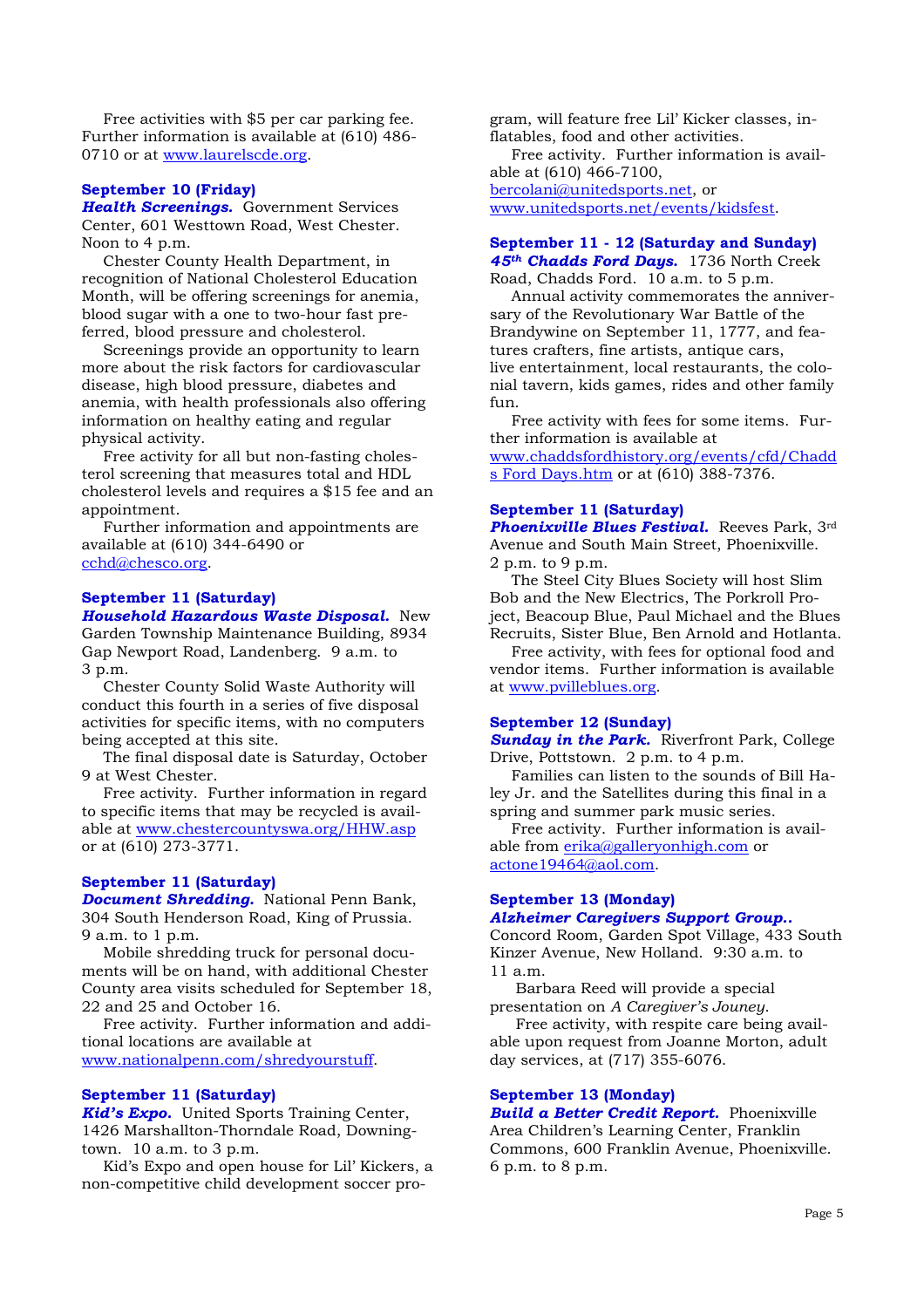Workshop by Open Hearth of Spring City will explain how the credit system works, how to establish good credit and fix issues.

 Free activity, with dinner and childcare provided. Further information is available from Pat Tindell at paclc1@aol.com or at (610) 983- 4646.

#### **September 13 (Monday)**

*Computer Identify Theft Protection.* Struble Room, Chester County Library, 450 Exton Square Parkway, Exton. 6:30 p.m. to 8:30 p.m.

 Techniques to guard against identify theft from an individual's computer will be discussed.

 Free activity. Further information is available at

www.extonpccouncil.org/firstmeeting.html.

# **September 13 (Monday)**

*Homosexuality and the Church.* Chapel, Garden Spot Village, 433 South Kinzer Avenue, New Holland. 7 p.m.

 John Freeman, president of Harvest USA, will present this first in a three-part Monday night workshop on biblical teaching about homosexuality, care for families impacted by homosexuality, and making churches safe places for strugglers.

 Free activity. Further information is available from Chet Yoder, director of pastoral care, at cyoder@gardenspotvillage.org or at (717) 355-6203 or.

#### **September 14 (Tuesday)**

*Budgeting and Money Management.* Legal Aid of Southeastern Pennsylvania, 222 North Walnut Street, West Chester. 9 a.m. to 10:30 a.m.

 Consumer Credit Counseling Service of the Delaware Valley will present *Show Me My Money: Budgeting and Money Management*, a workshop to develop budgeting and savings goals to help avoid common financial pitfalls. Also presented on September 16.

 Free activity, with required registration with Christine Zaccarelli at czaccarelli@lasp.org or at (610) 436-4510.

#### **September 14 (Tuesday)**

*Money Management for Teens.* Presbyterian Church of Kennett Square, 211 South Broad Street, Kennett Square. 6:30 p.m. to 8 p.m.

 This is the first in a series of four Fall financial seminars conducted by Open Hearth Inc., a Spring City non-profit organization.

 This workshop will help teens recognize how successful individuals set and reach financial goals, whether it be in purchase of a car or guitar, development of an education plan, or simply buying day-to-day items.

 Free activity with no product selling. Registration is required at (610) 444-5255.

# **September 15 (Wednesday)**

# *Low-Income Heating Emergency Assistance (LiHEAP) Programs.* Greater Deliverance

Church, 800 South 1st Avenue, South Coatesville. 10 a.m.

 The Chester County Assistance Office will present this final in a series of *Help Yourself, Help Your Neighbor* classes to assist Chester County residents in establishing financial stability.

 Free activity. Further information is available from Yasheaka Oakley at

yoakley@chesco.org or at (610) 344-6900, or at http://dsf.chesco.org/ccdcd/lib/ccdcd/fom\_mi ni-series\_poster.pdf.

#### **September 15 (Wednesday)**

*Budgeting and Debt Reduction.* Exton Mall Community Room, 260 Exton Square Parkway, Exton (between Boscov's and Sears). 6 p.m. to 8 p.m.

 A financial advisor will demonstrate how to create a budget and workable spending plan based on today's needs, including a seven-step process to gain control of finances and become debt free.

 Free activity with no product selling. Registration is required at (610) 792-9282 x201 or at debbie.openhearth@verizon.net; the full workshop schedule is available at

www.openhearthinc.org/images/ws\_sf\_2010.pd f.

# **September 16 (Thursday)**

*Budgeting and Money Management.* Legal Aid of Southeastern Pennsylvania, 222 North Walnut Street, West Chester. 5 p.m. to 6:30 p.m.

 Consumer Credit Counseling Service of the Delaware Valley will present *Show Me My Money: Budgeting and Money Management*, a workshop to develop budgeting and savings goals to help avoid common financial pitfalls.

 Free activity, with registration with Christine Zaccarelli at czaccarelli@lasp.org or at (610) 436-4510.

#### **September 18 (Saturday)**

*Changing Your Brain for the Better.* Federick Mennonite Community, 2849 Big Road (Route 73), Frederick. 10 a.m. to 11:30 a.m.

 Barbara Dively, executive director of the Acquired Brain Injury Network of Pennsylvania, will provide information on how one can reprogram the brain, practical ways to keep the brain fit while increasing memory and processing speed, and helping someone who may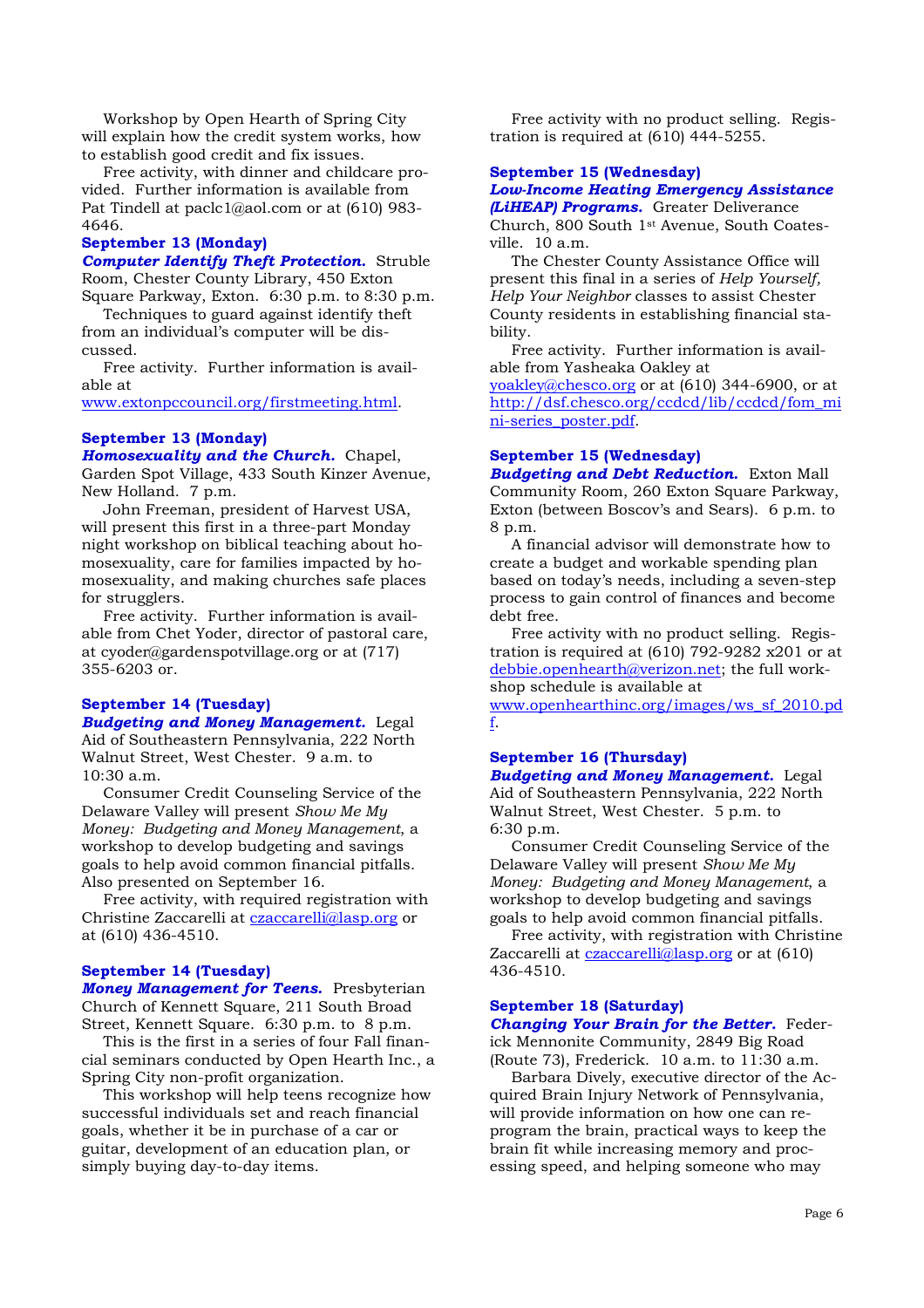have traumatic brain injury or age-related cognitive decline.

 Free activity including breakfast brunch, with registration required with Jan Morris at (610) 754-7878 x109 by Monday, September 13.

#### **September 18 (Saturday)**

*Document Shredding.* National Penn Bank, 793 Main Street, Royersford. 9 a.m. to 1 p.m.

 Mobile shredding truck for personal documents will be on hand, with additional Chester County area visits scheduled for September 22 and 25 and October 16.

 Free activity. Further information and additional locations are available at www.nationalpenn.com/shredyourstuff.

# **September 18 (Saturday)** *Poetry Reading and Discussion Group.*

Community Room, Westminster Place Apartments, 320 West 1st Avenue, Parkesburg. 10 a.m.

 Poetry lovers can bring their favorite poems for reading and discussion or enjoy those provided by others in this Parkesburg Free Library-sponsored activity.

 Free activity. Further information is available from Jeffrey Bullock at (484) 320-0567.

#### **September 18 (Saturday)**

*Harvest Time.* Historic Village, Hopewell Furnace, Hopewell Road and Shed Road, Douglassville (Elverson). Use directions on website at www.nps.gov/hofu/index.htm due to road construction. 10 a.m. to 4 p.m.

 Visitors may learn some of the seasonal activities that occurred during the autumn at the village. Activities coincide with the park`s apple picking season, with visitors invited to pick apples from the orchard, watch the farm animals, learn about a historic craft and stir the apple butter.

 Free activity, with fee for apples picked. Further information is available at www.nps.gov/ner/customcf/apps/eventcalend ar/events/hofuevent59425484.html or at (610) 582-8773.

#### **September 18 (Saturday)**

*Amateur Star Party.* Model Airplane Field, Valley Creek Road, Valley Forge National Historical Park, King of Prussia. 7:30 p.m. to 9:30 p.m.

 Delaware Valley Amateur Astronomers hold a stargazing event monthly. Participants can use a variety of telescopes and binoculars to look for planets, moons, constellations, nebulae, galaxies, start clusters, comets, meteors, satellites, double stars and more. DVAA members will provide assistance to beginners.

 Free activity for entire families, except pets, with children required to be accompanied by an adult at all times. Further information, including a schedule of monthly dates, times, and directions to the field, is available at www.dvaa.org/StarParties/StarParty10.pdf.

# **September 18 (Saturday)**

*Sky Tour.* Athletic Fields, Anson B. Nixon Park, North Walnut Road, Kennett Square. Sunset.

 Chester County Astronomical Society will share telescopes, binoculars and member knowledge with individuals and families as it hosts an orientation to the stars and planets with the help of a green laser light.

 Free activity. Further information is available from Don Knabb at

dknabb00@comcast.net or at (610) 444-1416.

#### **September 18 (Saturday)**

*Star Party.* Lower Parking Lot, Marsh Creek State Park, Eagle (Downingtown). 6:30 p.m. to 11 p.m.

 Chesmont Astronomical Society hosts this monthly viewing of skies, planets, star clusters and galaxies, using member telescopes and live view star cameras. Activities challenge participants of all ages.

 Free activity. Further information and weather checks are available at www.chesmontastro.org.

# **September 19 (Sunday)**

*Chester County Restaurant Festival.* Gay and High Streets, Downtown West Chester. Noon to 5:30 p.m. Rain date: Sunday, September 26.

 Over 50 restaurants, more than 100 artists and crafters, and three stage areas for live music will highlight this event.

 Free activity, with charges for food and individual items. Further information is available at (610) 692-7574

#### **September 19 (Sunday)**

*Radnor Fall Festival.* North Wayne Avenue, Wayne. 1 p.m. to 5 p.m.

 Activities for the entire family, including magic, face painting, dog show, artwork, food, music and the Valley Forge Military Academy Marching Band.

 Free activity. Further information is available at www.radnorfallfestival.com or at (610) 687-8988.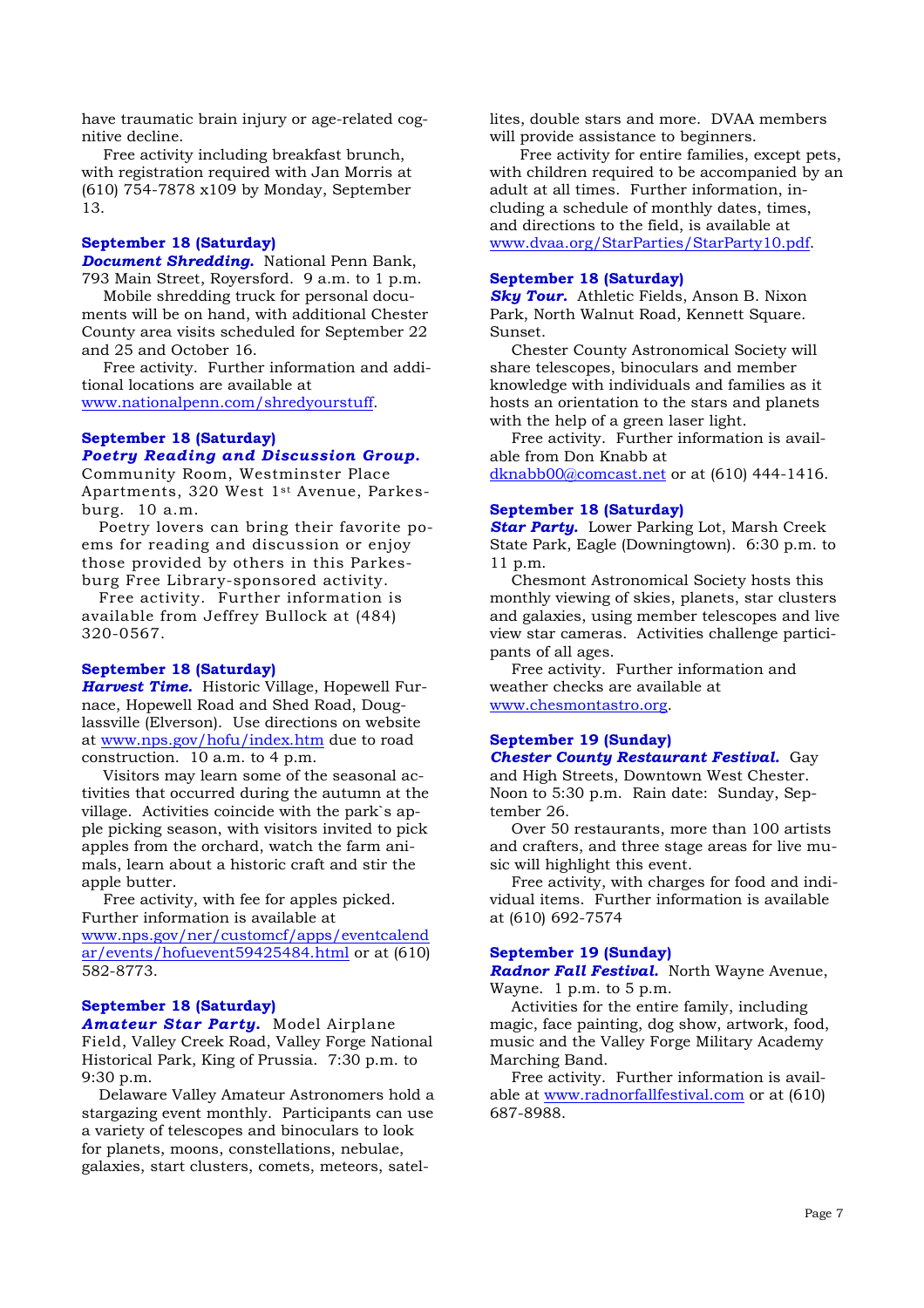#### **September 20 (Monday)**

*Homosexuality and the Church.* Chapel, Garden Spot Village, 433 South Kinzer Avenue, New Holland. 7 p.m.

 John Freeman, president of Harvest USA, will present this second in a three-part Monday night workshop on biblical teaching about homosexuality, care for families impacted by homosexuality, and making churches safe places for strugglers.

 Free activity. Further information is available from Chet Yoder, director of pastoral care, at cyoder@gardenspotvillage.org or at (717) 355-6203 or.

# **September 20 (Monday)**

*Phoenixville Etruscan Majolica.* Phoenixville Public Library, 183 Second Avenue, Phoenixville. 7 p.m.

 Jack Ertell of the Historical Society of the Phoenixville Area will kick off the library's Fall Speakers and Events Series with a presentation on Phoenixville Etruscan Majolica. This pottery was made in several European countries and parts of the United States, with Phoenixville being a major producer in the late 19<sup>th</sup> century. The area's product was noted particularly for its vivid colors and unique designs.

 Free activity, with reservations required at mpinto@ccls.org or at (610) 933-3013 x32.

#### **September 22 (Wednesday)**

*Document Shredding.* National Penn Bank, National Penn, 1830 East. High Street, Pottstown. 9 a.m. to 1 p.m.

 Mobile shredding truck for business documents will be on hand, with additional Chester County consumer visits scheduled for September 25 and October 16.

 Free activity. Further information and additional locations are available at www.nationalpenn.com/shredyourstuff.

#### **September 22 (Wednesday)**

*Historic Hike.* Bucktoe Creek Preserve, including Chandler Mill Bridge, 432 Sharp Road, Kennett Square. 5 p.m. to 7 p.m.

 A Land Conservancy for Southern Chester County hike will traverse historic sites surround the Chandler Mill Bridge on the Bucktoe Creek Preserve that is part of the proposed Red Clay Creek Historic District, including the Bridge and Gregg House, listed on the National Register, runs of an African-American Cemetry, historic church ruins, Chandler Mill Dam and Mill Race, along with meadows and woodlands.

 Free activity, including refreshments afterward. Further information and required registration is available at

www.thelandconservancyforscc.org/educationevents.

#### **September 22 (Wednesday)**

# *Career Explorations: Getting the Job You*

*Want.* Exton Mall Community Room, 260 Exton Square Parkway, Exton (between Boscov's and Sears). 6 p.m. to 8 p.m.

 An employment specialist will focus on evaluation of skills and finding a job that will pay the bills. Resume writing, a review of costs of living and salaries that can be expected also will be discussed.

 Free activity with no product selling. Registration is required at  $(610)$  792-9282 x201 or at debbie.openhearth@verizon.net; the full workshop schedule is available at

www.openhearthinc.org/images/ws\_sf\_2010.pd f.

#### **September 24 (Friday)**  *Healthy Babies, Health Families Open*

*House.* Coatesville Center for Community Health, 1001 East Lincoln Highway, Coatesville. 10 a.m. to noon.

 Expectant mothers will learn about preparing for pregnancy, women's health issues, proper diet, and boosting a baby's brain power during this event that will include information from several organizations and a presentation by the Paoli Hospital Perinatal Education unit.

 Free activity, including free food and drawings. Free car seat checks will be available by registering with Charles Vilotti at (610) 363- 8701. Further information is available from Katie O'Neill at (610) 363-6164 or at community@coadgroup.com.

# **September 25 (Saturday)**

*Document Shredding.* National Penn Bank, 103 South Jennersville Road, West Grove (Jennersville). 9 a.m. to 1 p.m.

 Mobile shredding truck for household documents will be on hand, with an additional-Chester County area consumer visit scheduled for October 16.

 Free activity. Further information and additional locations are available at

www.nationalpenn.com/shredyourstuff.

# **September 25 (Saturday)**

*Family Fall Fest.* Anson B. Nixon Park, 100 Waterworks Drive, Kennett Square. 10 a.m. to 2 p.m.

 Music, food and activities for the family. Free activity. Further information is available at kappa@kennett.net or at (610) 444-1416.

# **September 25 (Saturday)**

*Fall Festival.* Bridge Academy Community Center, 570 Olive Street, Coatesville. 10 a.m. to 2 p.m.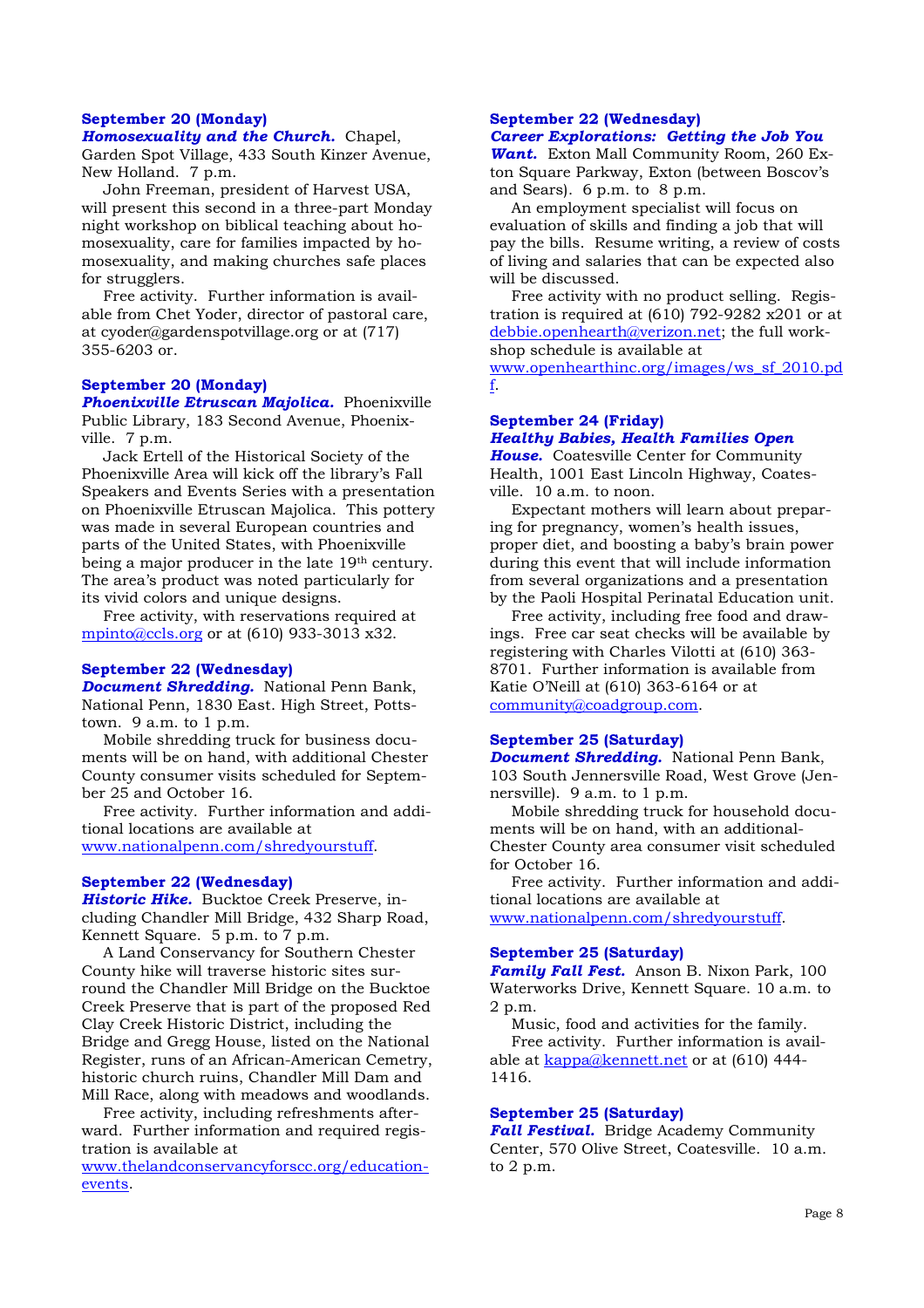Games, crafts, food, face painting and other activities for kids.

 Free activity. Further information and registration available at (610) 466-9505 or at jordan.crans@gmail.com.

#### **September 25 (Saturday)**

*Community Autumn Festival.* Mt. Tabor AME Zion Church, 314 Church Street, Avondale. 10:30 a.m. to 3 p.m. Pie Bake-Off registration 10:30 a.m. to 11:45 a.m.; Celebrity judging at noon.

 Music, dancing, Kids Zone, Celebrity Cove, Fry Corner, information area, pie and hot dog eating contests, vendors and book bag raffles. Community challenge is provided for registering 100 pies for judging.

 Free activity with fees for some items. Further information is available from Senee Oates at senee723@gmail.com or at (302) 757-1956.

#### **September 25 (Saturday)**

*FallFest 2010.* Family Center of Gap, 835 Houston Run Drive at Brackbill Road, Gap. 11 a.m. to 3 p.m.

 Activities for all ages, including a scarecrow building, pumpkin carve, pottery mobile, inflatables, a community art project, and fall carnival games. Two movies will be shown, one at 11:30 a.m. and the second at 1p.m.

 Free activity with charges for optional individual items. Further information is available at www.gapfamilycenter.org/fallfest.php or at (717) 442-2300.

#### **September 25 (Saturday)**

*Fall Festival.* Parkhouse, 1600 Black Rock Road, Royersford. 11 a.m. to 3 p.m.

 Annual event at this adult care facility includes games, family activities, music and exhibits.

 Free activity with charges for some optional items. Further information is available from Marebeth Conard at mconard@montcopa.org or (610) 792-2326.

#### **September 27 (Monday)**

*Parkinson's Support Group.* Concord Room, Garden Spot Village, 433 South Kinzer Avenue, New Holland. 2 p.m. to 3 p.m., with exercise at 1:45 p.m.

 Ruth Johnson, a local expert on Parkinson's caregiving, will discuss that topic with persons with Parkinson's and their caregivers, family and friends.

 Free activity. Further information is available from Judy Shaffer, independent living social worker, at jshaffer@gardenspotvillage.org or at (717) 355-6259.

#### **September 27 (Monday)**

#### *Homosexuality and the Church.* Chapel,

Garden Spot Village, 433 South Kinzer Avenue, New Holland. 7 p.m.

 John Freeman, president of Harvest USA, will present this final segment of a three-part Monday night workshop on biblical teaching about homosexuality, care for families impacted by homosexuality, and making churches safe places for strugglers.

 Free activity. Further information is available from Chet Yoder, director of pastoral care, at cyoder@gardenspotvillage.org or at (717) 355-6203 or.

# **September 28 (Tuesday)**

**Career Explorations.** Presbyterian Church of Kennett Square, 211 South Broad Street, Kennett Square. 6:30 p.m. to 8 p.m.

 This is the second in a series of Fall financial seminars conducted by Open Hearth Inc., a Spring City non-profit organization.

 This activity will provide adults with information about a variety of career alternatives for this ever-changing job market.

 Free activity with no product selling. Registration is required at (610) 444-5255.

# **September 29 (Wednesday)**

*Building a Better Credit Report.* Exton Mall Community Room, 260 Exton Square Parkway, Exton (between Boscov's and Sears). 6 p.m. to 8 p.m.

 Participants will learn how the credit system works, how to establish good credit quickly and repair issues that went wrong.

 Free activity with no product selling. Registration is required at (610) 792-9282 x201 or at debbie.openhearth@verizon.net; the full workshop schedule is available at

www.openhearthinc.org/images/ws\_sf\_2010.pd f.

### **September 30 (Thursday)**

*Financial Growth.* Franklin Commons, 400 Franklin Avenue, Phoenixville. 6:30 p.m. to 8:30 p.m.

 This third of four finance-focused programs, sponsored by The Pledging Tree Foundation, will focus on retooling skills, staying competitive in a job and experiencing financial growth. The final session will be held November 18. Participants will be entered into a drawing for a free month's of groceries, up to \$400.

 Free activity, including child care. Further information and registration is available at www.thepledgingtree.org.

#### **September 30 (Thursday)**  *Managing ADHD Through Exercise.* Audito-

rium, Bayard Rustin High School, 1100 Shiloh Road, West Chester. 7 p.m.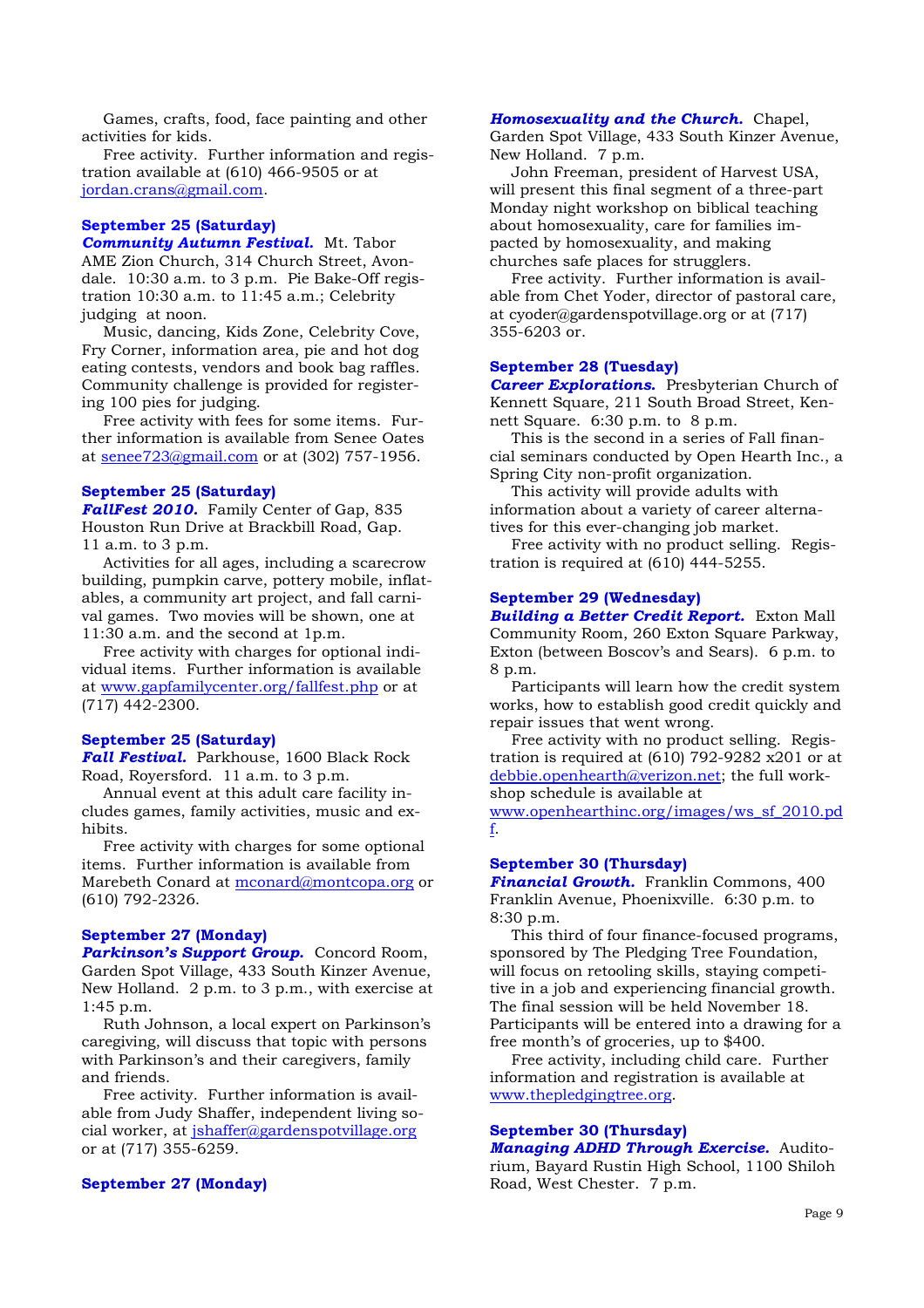Robert Tudisco, attorney, writer, director of the Edge Foundation, parent and marathon runner, will discuss how he uses running to manage his ADHD symptoms and medication plan, discussing recent research demonstrating connections between exercise and brain function. The presentation has been developed for parents, adults with ADHD, teachers, coaches, fitness instructors and high school and college students, with two Act 48 education units being available.

 \$10 fee with scholarships available. Further information is available at

www.brownpapertickets.com/event/118539 or at (610) 429-4060.

# **October 1 - 3 (Friday Through Sunday)**  *Unionville Community Fair and Farm Show.*

101 East Street Road, Kennett Square. 9 a.m. to 9 p.m. Friday and Saturday; 10 a.m. to evening on Sunday.

 Annual event is said to have the largest display of community agricultural products, handcrafts and arts in Chester County, with petting zoos, livestock shows, local food, contests, a parade and live music among the highlights.

 Free activity with fees for some items. Further information is available at www.ucfairinc.org.

# **October 2 (Saturday)**

*Community Yard Sale.* East Goshen Township, West Chester. 9 a.m. to 1 p.m.

 Residents may contact the Township Office to have a sign placed one week prior to the event at the entrance to your neighborhood. Neighborhood also will be designated on a map, copies of which will be available at the Township Office. Resident not having a yard suitable for the event, but who would like to participate should contact

Township Offices for details.

 Free participation. Further information is available at (610) 692-7171 from 8:30 a.m. to 5 p.m. weekdays or at

www.eastgoshentownship.org/eventsview.php?i d=86.

#### **October 2 (Saturday)**

*Fall Harvest Festival.* Newlin Grist Mill, 219 South Cheyney Road, Glen Mills. 10 a.m. to 4 p.m.

 Tours of the Grist Mill and Miller's House, colonial crafts, demonstrations, an operating bake over, the smokehouse and blacksmith shop, colonial music and dance, hay rides, and food and musical entertainment will highlight this event.

 Free activity with fees for some items. Further information is available at (610) 459-2359

or at info@newlingristmill.org, with details of last year's event at www.newlingristmill.org.

#### **October 2 (Saturday)**

*Paoli Blues Fest.* Paoli Village Shops, 41 Paoli Plaza, Malvern Federal Savings Bank at 42 East Lancaster Avenue, and 16 Paoli Shopping Center, Paoli. Noon to 6 p.m.

 Music and fun for the family, including three downtown stages with

 Free activity with \$5 parking fee. Further information is available at www.paolibluesfest.com/about.html.

# **October 2 - 3 (Saturday and Sunday)**

*The Calm Before The Storm.* Historic Village, Hopewell Furnace, Hopewell Road and Shed Road, Douglassville (Elverson). Use directions on website at www.nps.gov/hofu/index.htm due to road construction. 10 a.m. to 4 p.m.

 Visitors will experience the Hopewell Furnace of October 1860 as life goes on unchanged outwardly, but village residents and Hopewell company managers worry about the gathering clouds of the Civil War and what it will mean to the iron plantation.

 Free activity. Further information is available at (610) 582-8773 or at

www.nps.gov/ner/customcf/apps/eventcalend ar/events/hofuevent94888094.html.

#### **October 3 (Sunday)**

*37th Annual Marshalton Triathlon.* 1305 West Strasburg Road, West Chester. 8 a.m. to

late afternoon. Male and female racers will bicycle, canoe and run in various competitive categories of this 10-mile race. Music and food for onlookers.

 Free activity for supporters with fees for food. Further information is available at www.marshaltontriathlon.com or at info@marshaltontriathlon.com

# **October 6 (Wednesday)**

#### *Investment 101: Let Money Work for You.*  Exton Mall Community Room, 260 Exton

Square Parkway, Exton (between Boscov's and Sears).  $6$  p.m. to  $8$  p.m.

 A financial advisor will discuss investment strategies and planning.

 Free activity with no product selling. Registration is required at  $(610)$  792-9282 x201 or at debbie.openhearth@verizon.net; the full workshop schedule is available at

www.openhearthinc.org/images/ws\_sf\_2010.pd f.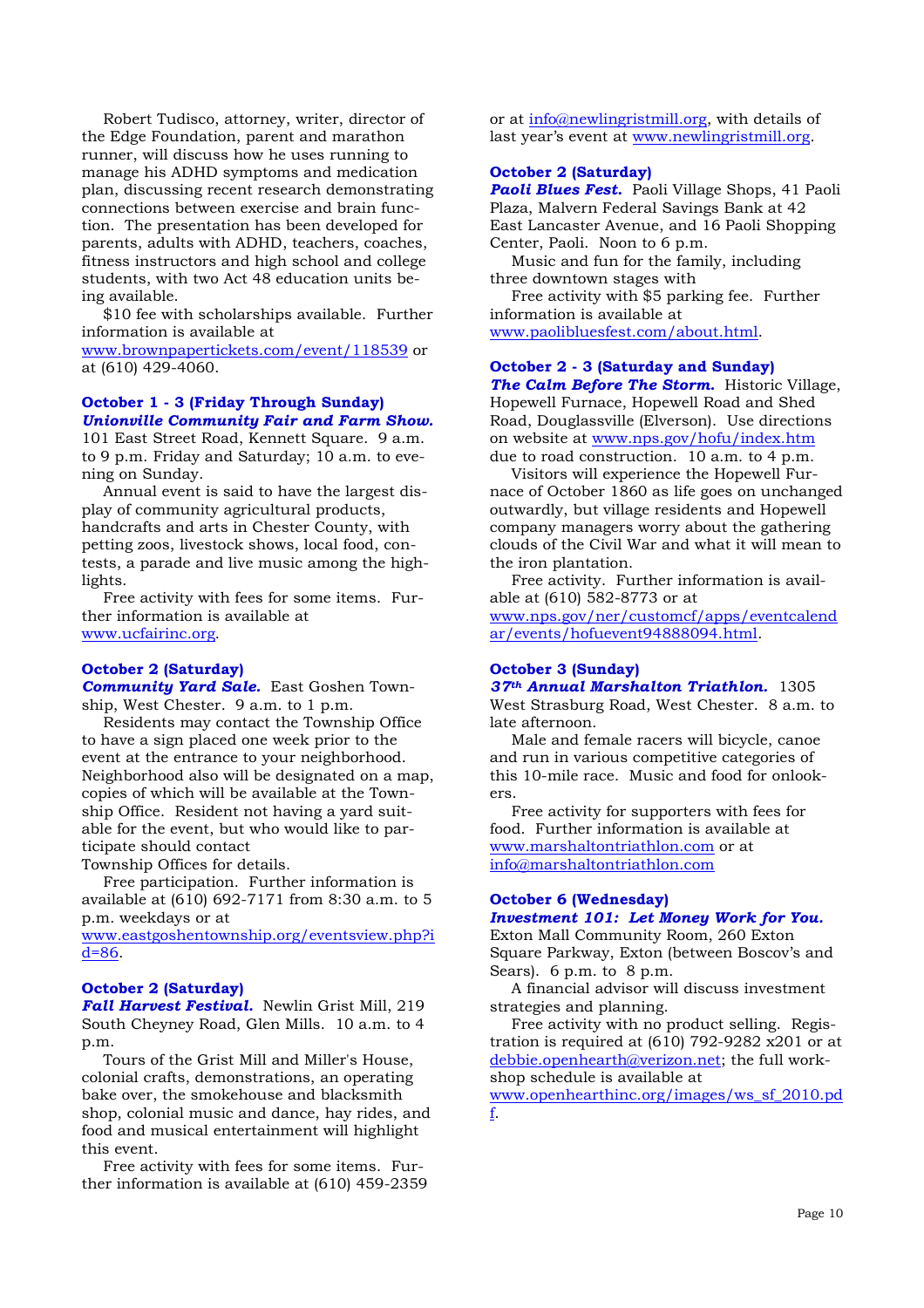#### **October 9 (Saturday)**

# *Household Hazardous Waste Disposal.*

Government Services Center, 601 Westtown Road, West Chester. 9 a.m. to 3 p.m.

 Chester County Solid Waste Authority will conduct this final 2010 disposal activity for specific items, including computers.

 Free activity with up to three computers accepted. Further information in regard to specific items that may be recycled is available at www.chestercountyswa.org/HHW.asp or at (610) 273-3771.

# **October 9 (Saturday)**

*Annual Schuylkill River Festival.* Riverfront Park, College Drive, Pottstown.

 Music, food, an art show and educational activities will highlight this family event, to include children's play, wildlife exhibits, horse and carriage rides, Montgomery Community College open house, recreational opportunities including bicycling, fishing, kayaking and canoeing, and geocache, native American dancing and displays, and community, environmental and cultural exhibits.

 Free activity, with fees for some items. Further information is available at (610) 718-1847 or at www.mc3.edu/schuylkill-river-festival.

#### **October 12 (Tuesday)**

*Home Purchase: Meet a Realtor®.*Presbyterian Church of Kennett Square, 211 South Broad Street, Kennett Square. 6:30 p.m. to 8 p.m.

 This is the third in a series of four Fall financial seminars conducted by Open Hearth Inc., a Spring City non-profit organization.

 A Realtor® will describe how it works in buying a home, including finding and working with Realtors®, mortgage officers and others.

 Free activity with no product selling. Registration is required at (610) 444-5255.

#### **October 13 (Wednesday)**

#### *Home Purchase Process – Part I: Financing.*

Exton Mall Community Room, 260 Exton Square Parkway, Exton (between Boscov's and Sears).  $6 \text{ p.m.}$  to  $8 \text{ p.m.}$ 

 A mortgage specialist will discuss financial readiness in purchasing a home, including credit and mortgage eligibility.

 Free activity with no product selling. Registration is required at (610) 792-9282 x201 or at debbie.openhearth@verizon.net; the full workshop schedule is available at

www.openhearthinc.org/images/ws\_sf\_2010.pd f.

# **October 16 (Saturday)**

*Document Shredding.* National Penn Bank, 702 Main Street, Phoenixville. 9 a.m. to 1 p.m.

 Mobile shredding truck for household documents.

 Free activity. Further information and additional locations are available at www.nationalpenn.com/shredyourstuff.

#### **October 16 (Saturday)**

*Star Party.* Lower Parking Lot, Marsh Creek State Park, Eagle (Downingtown). 6 p.m. to 11 p.m.

 Chesmont Astronomical Society hosts this monthly viewing of skies, planets, star clusters and galaxies, using member telescopes and live view star cameras. Activities challenge participants of all ages.

 Free activity. Further information and weather checks are available at www.chesmontastro.org.

#### **October 16 (Saturday)**

*Amateur Star Party.* Model Airplane Field, Valley Creek Road, Valley Forge National Historical Park, King of Prussia. 6:30 p.m. to 8:30 p.m.

 Delaware Valley Amateur Astronomers hold a stargazing event monthly. Participants can use a variety of telescopes and binoculars to look for planets, moons, constellations, nebulae, galaxies, start clusters, comets, meteors, satellites, double stars and more. DVAA members will provide assistance to beginners.

 Free activity for entire families, except pets, with children required to be accompanied by an adult at all times. Further information, including a schedule of monthly dates, times, and directions to the field, is available at www.dvaa.org/StarParties/StarParty10.pdf.

#### **October 20 (Wednesday)**

*Family Finances 101.* Exton Mall Community Room, 260 Exton Square Parkway, Exton (between Boscov's and Sears). 6 p.m. to 8 p.m.

 A certified financial advisor will address all types of financial questions, including budgeting, saving, paying down debt, insurance, and starting a retirement plan with only \$5 to spare.

 Free activity with no product selling. Registration is required at (610) 792-9282 x201 or at debbie.openhearth@verizon.net; the full workshop schedule is available at

www.openhearthinc.org/images/ws\_sf\_2010.pd f.

#### **October 26 (Tuesday)**

**Home Purchase: Financing.** Presbyterian Church of Kennett Square, 211 South Broad Street, Kennett Square. 6:30 p.m. to 8 p.m.

 This is the final in a series of Fall financial seminars conducted by Open Hearth Inc., a Spring City non-profit organization.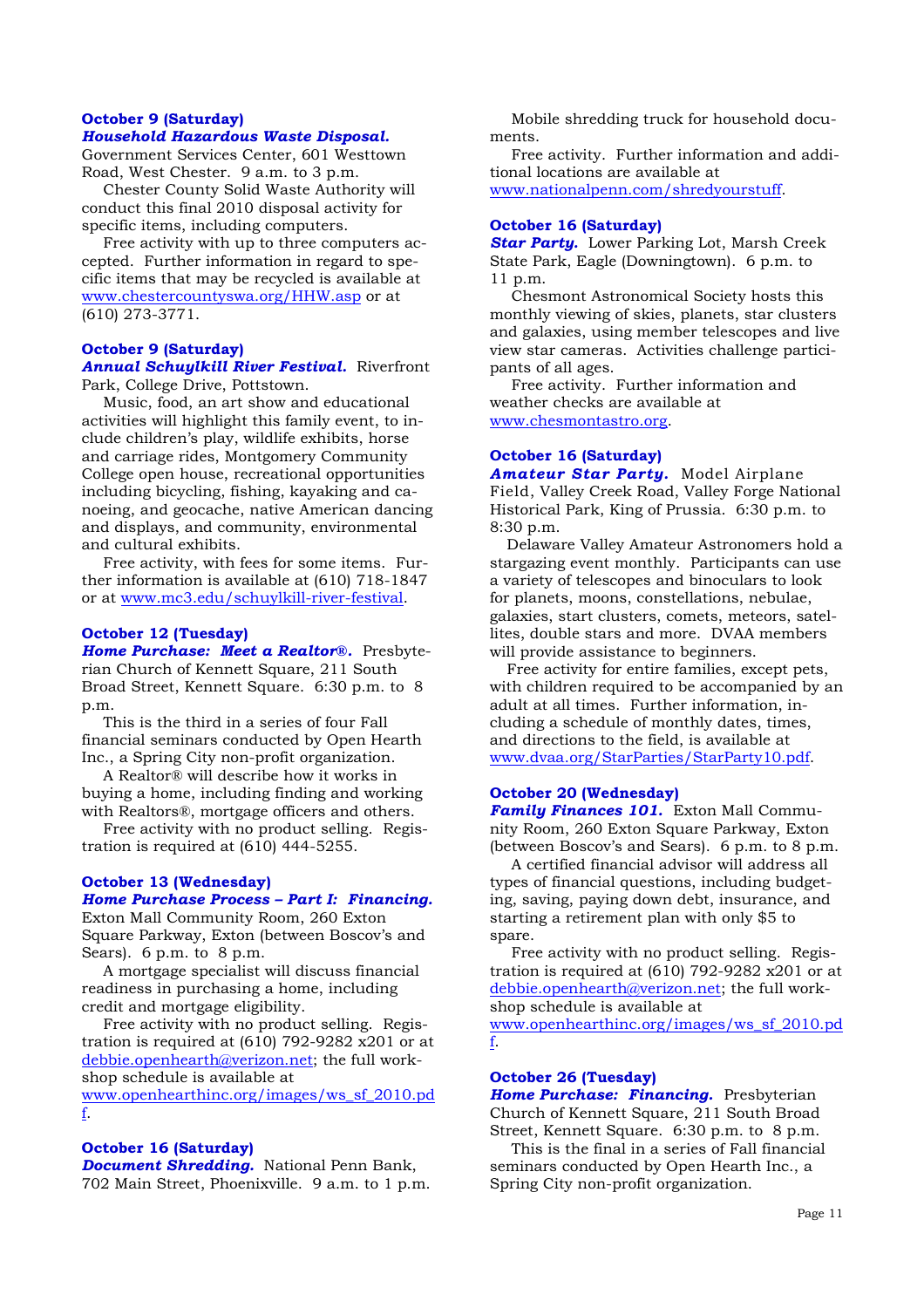A mortgage specialist will discuss financial readiness in purchasing a home, including credit and mortgage eligibility.

 Free activity with no product selling. Registration is required at (610) 444-5255.

# **October 27 (Wednesday)**

# *Home Purchase Process – Part II: Meet a*

*Realtor®.* Exton Mall Community Room, 260 Exton Square Parkway, Exton (between Boscov's and Sears). 6 p.m. to 8 p.m.

 Participants will become familiar with the home buying process and how to find and work with realtors, mortgage officers and others.

 Free activity with no product selling. Registration is required at  $(610)$  792-9282 x201 or at debbie.openhearth@verizon.net; the full workshop schedule is available at

www.openhearthinc.org/images/ws\_sf\_2010.pd f.

#### **November 3 (Wednesday)**

*Finances for Women.* Exton Mall Community Room, 260 Exton Square Parkway, Exton (between Boscov's and Sears). 6 p.m. to 8 p.m.

 A financial coach will address financial questions for women, including budgeting, investment, retirement planning and individual concerns.

 Free activity with no product selling. Registration is required at  $(610)$  792-9282 x201 or at debbie.openhearth@verizon.net; the full workshop schedule is available at www.openhearthinc.org/images/ws\_sf\_2010.pd

f.

# **November 10 (Wednesday)**

*Holiday Spending.* Exton Mall Community Room, 260 Exton Square Parkway, Exton (between Boscov's and Sears). 6 p.m. to 8 p.m.

 A certified financial advisor will discuss how to undertake holiday shopping without waking up with a debt headache in January.

 Free activity with no product selling. Registration is required at  $(610)$  792-9282 x201 or at debbie.openhearth@verizon.net; the full workshop schedule is available at

www.openhearthinc.org/images/ws\_sf\_2010.pd f.

# **November 13 (Saturday)**

*Amateur Star Party.* Model Airplane Field, Valley Creek Road, Valley Forge National Historical Park, King of Prussia. 5 p.m. to 7 p.m.

 Delaware Valley Amateur Astronomers hold a stargazing event monthly. Participants can use a variety of telescopes and binoculars to look for planets, moons, constellations, nebulae, galaxies, start clusters, comets, meteors, satellites, double stars and more. DVAA members will provide assistance to beginners.

 Free activity for entire families, except pets, with children required to be accompanied by an adult at all times. Further information, including a schedule of monthly dates, times, and directions to the field, is available at www.dvaa.org/StarParties/StarParty10.pdf.

# **November 18 (Thursday)**

*Financial Stability.* Franklin Commons, 400 Franklin Avenue, Phoenixville. 6:30 p.m. to 8:30 p.m.

 This last of four finance-focused programs, sponsored by The Pledging Tree Foundation, will focus on establishing emergency funds, investing in retirement and creating an estate plan. Participants will be entered into a drawing for a free month's of groceries, up to \$400.

 Free activity, including child care. Further information and registration is available at www.thepledgingtree.org.

#### **December 4 (Saturday)**

*Coatesville Christmas Parade.* East Lincoln Highway, Coatesville. Parade lineup starts at 9 a.m.

 Annual event features a large line of nonprofit and commercial floats and marchers.

 Free activity. Further information is available at (610) 384-2677 or at

www.coatesvillechristmasparade.com.

# **December 4 (Saturday)**

*Iron Plantation Christmas.* Hopewell Furnace, Hopewell Road and Shed Road, Douglassville (Elverson). Use directions on website at www.nps.gov/hofu/index.htm due to road construction. 10 a.m. to 4 p.m.

Visitors will be able to glimpse holiday activities over the course of 100 years, with the "Belsnickel" giving out treats or punishments to children he judges deserve them.

 Free activity. Further information is available at (610) 582-8773 or at

www.nps.gov/ner/customcf/apps/eventcalend ar/events/hofuevent51945765.html.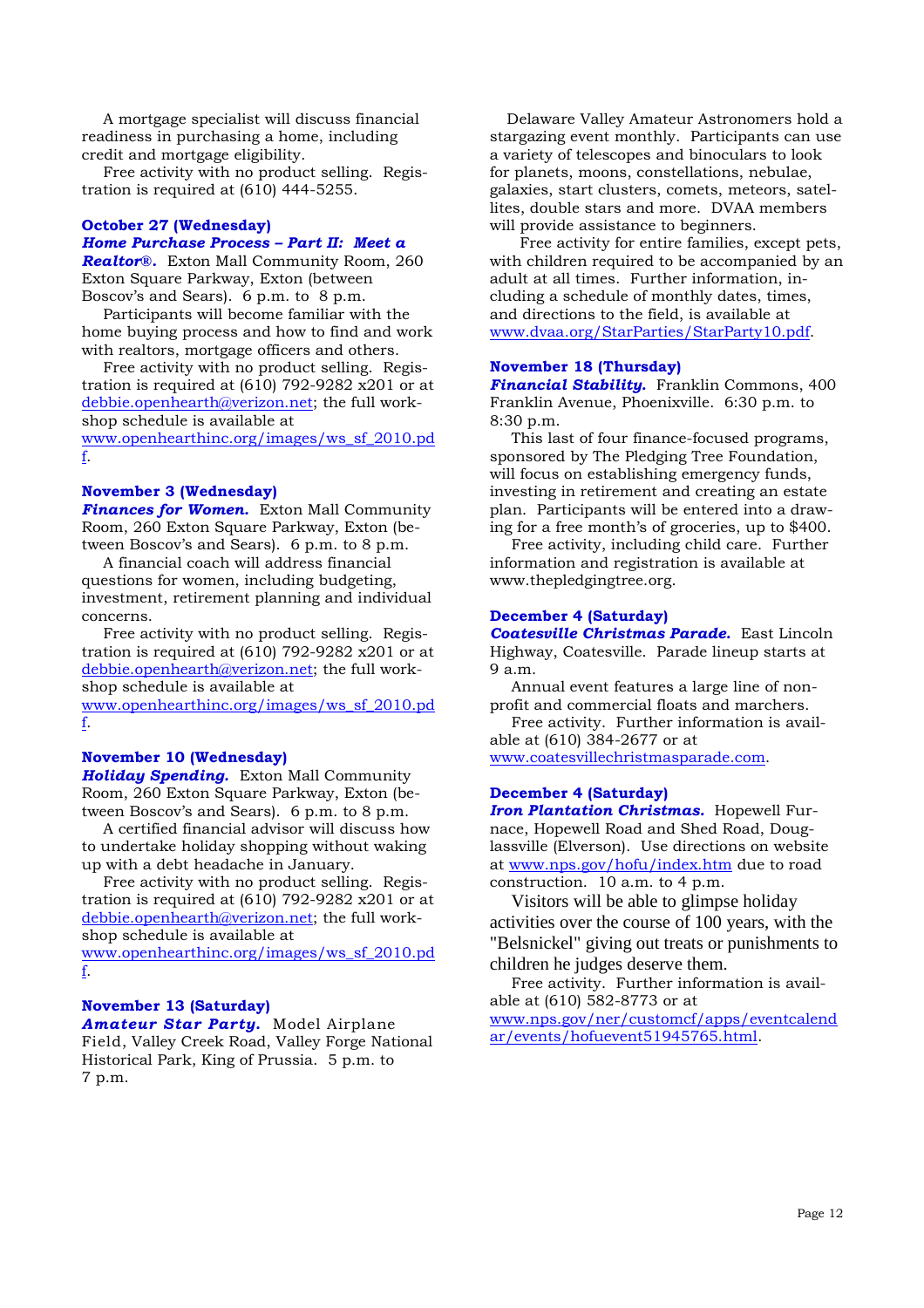# **Weekly Activities**

#### **Sundays**

*Sports Fellowship.* Youth With a Mission (YWAM) Community Center, 752 East Lincoln Highway, Coatesville. 1 p.m. to 4 p.m.

 Game of the Week television viewing and a meal for the homeless and boarding house community, together with a worship service for the community following the fellowship.

 Free activity hosted by Breakout Restoration Ministries. Ministries wishing to participate with donations or volunteers may contact Pastors Allen Smith at (484) 356-6434 or Sharon Comfort at (484) 467-4938.

*Rejoicing Spirits,* a ministry that reaches out to enrich the spiritual lives of persons with developmental disabilities, together with their families, friends and other supportive community members, holds special Sunday worship services at various locations.

 The ministry is designed to acquaint and educate congregations about individuals with developmental disabilities, resulting in an accepting atmosphere. Services typically include lots of music and joyous singing, along with brief, meaningful messages conducted in a shush-free environment.

 Services are held once a month at the following times and locations:

**Exton** – St. Paul's Lutheran Church, 104 South Village Avenue, (610) 363-6264, 4 p.m. on the second Sunday of each month.

**Media** – Reformation Evangelical Lutheran Church, 102 West Rose Tree Road, (610) 891- 0600, 4 p.m. on the second Sunday of each month.

**Pottstown** – St. James Lutheran Church, 1101 East High Street, (610) 326-2810, 7 p.m. on the second Wednesday of each month.

**Gilbertsville** – New Hanover Lutheran Church, 2941 Lutheran Road, (610) 326-1335, 3 p.m. on the third Sunday of each month.

**West Chester** – Calvary Lutheran Church, 730 South New Street, (610) 696-2475, 4 p.m. on the 3rd Sunday of each month.

 Attendees are encouraged to call churches in advance to confirm dates and times. Further information about Rejoicing Spirits and other national sites may be obtained at (610) 363-6264, at info@rejoicingspirits.org, or at www.rejoicingspirits.org

#### **Mondays**

*Chess Club.* Coatesville Area Public Library, 501 East Lincoln Highway, Coatesville. 4 p.m. to 8 p.m.

 Ages five to 18 can learn to play tournament chess.

 Free activity with no registration required. Further information is available at (610) 384- 4115.

*Various Arts*. Bridge Academy Community Center (BACC), 570 Olive Street, Coatesville. 4:30 p.m. to 6 p.m.

 Art Partners Studio will coordinate different artistic projects for third through sixth graders.

 Free activity. Further information and registration available at (610) 466-9505 or at jordan.crans@gmail.com.

*Elementary School Ballet*. Bridge Academy Community Center (BACC), 570 Olive Street, Coatesville. 6 p.m. to 7 p.m.

 First through sixth grade girls will learn the basics of ballet, with local performances.

 Free activity. Further information and registration available at (610) 466-9505 or at jordan.crans@gmail.com.

*Middle School Drop-in Program*. Bridge Academy Community Center (BACC), 570 Olive Street, Coatesville. 6:30 p.m. to 8 p.m.

 Food, games, art projects, other activities, and a devotional will be provided for middle school students.

 Free activity. Further information and registration available at (610) 466-9505 or at jordan.crans@gmail.com.

*Conversational Spanish Gatherings.*Bayard Taylor Memorial Library, 216 East State Street, Kennett Square. 6:30 p.m. to 8 p.m.

Area English and Spanish-speaking residents come together to talk and learn each other's language.

 Free activity. Further information is available from Milly Caez at (610) 444-2702.

#### **Tuesdays**

*Girls Mentoring*. Bridge Academy Community Center (BACC), 570 Olive Street, Coatesville. 2:30 p.m. to 4 p.m.

 Mentoring and a Bible study will be provided for high school girls.

 Free activity. Further information and registration available at (610) 466-9505 or at jordan.crans@gmail.com.

#### **(Fourth Tuesdays)**

*Phoenixville Spinners.* Community Room, Phoenixville Public Library, 183 Second Avenue, Phoenixville. 6 p.m. to 8:30 p.m.

 Fiber spinning group demonstrates the ancient art of turning fiber into yarn.

 Free activity. Further information is available from Jean Munson at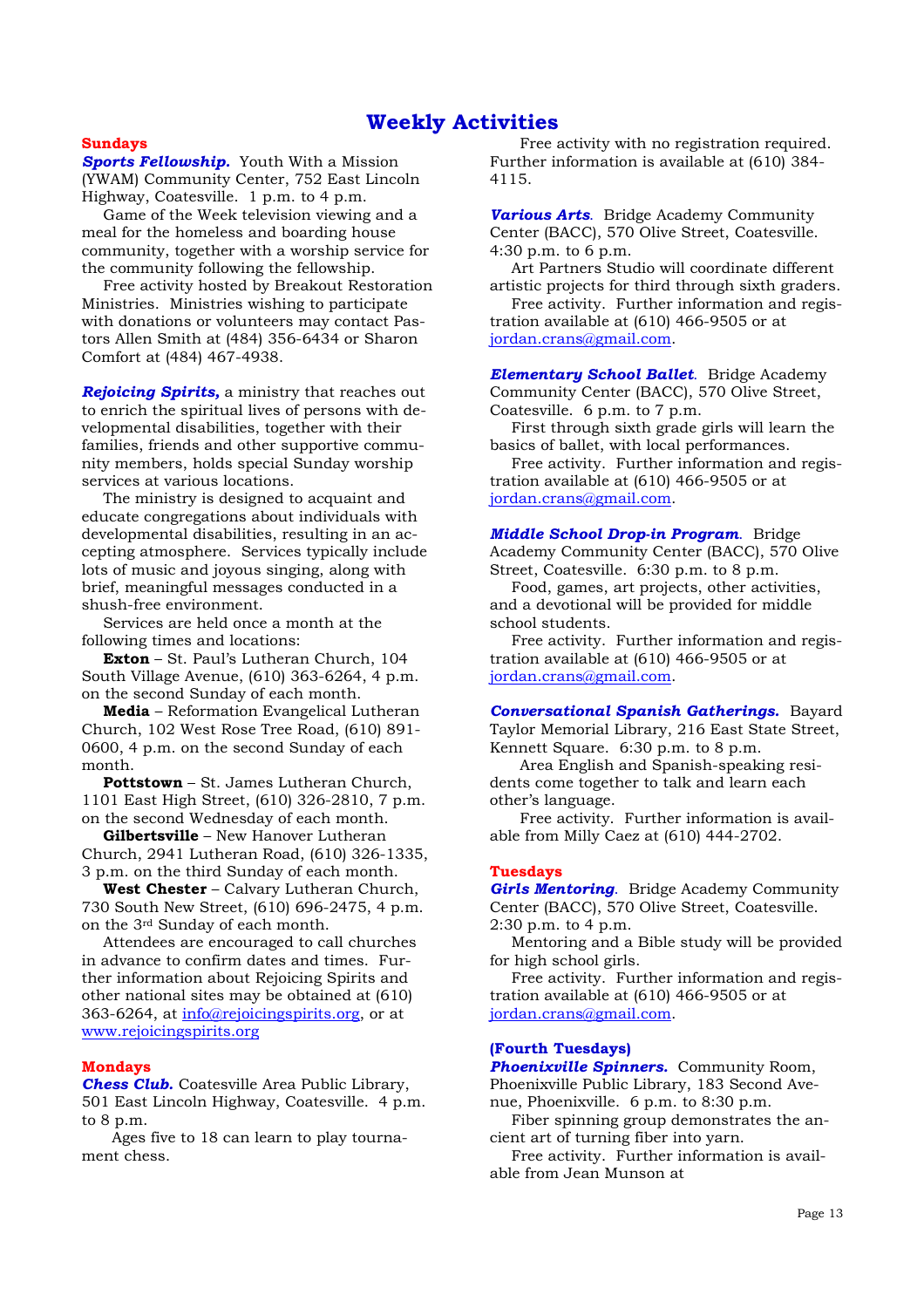jeanmunson@verizon.net or Winnie Spoonts at (610) 933-1375.

*T.I.M.S.* New Life in Christ Fellowship, 1 South 5th Avenue, Coatesville. 6 p.m. to 8 p.m.

 Training Introspection Mentoring Service (T.I.M.S.) provides youth ages seven through 17 with positive peer group involvement, hands-on skill development, knowledge of African-American culture, and a relationship with Christian men and women as role models.

 It teaches youth what it means to be men and women spiritually, culturally, socially and physically, addresses goal-setting, etiquette, career planning and community service, and acknowledges and honors a young man's or woman's growth and changes.

 Students must participate on a regular basis and parents or guardians must complete an application.

 Free activity, including dinner. Further information is available from Alphonso Newsuan at anewsuan@nlicf.org or Roberta Showell at rshowell@nlicf.org or (610) 384-3344 x109.

*Children's Homework Club*. Bridge Academy Community Center (BACC), 570 Olive Street, Coatesville. 6:30 p.m. to 8 p.m.

 Pre-K through second graders receive assistance with homework and crafts, play games, and have snacks and other activities.

 Free activity. Further information and registration available at (610) 466-9505 or at jordan.crans@gmail.com.

*Brandywine Query.* Café Lindo, 109 South Broad Street, Kennett Square. 7 p.m. to 9 p.m. Network of adult singles over 35 years of age

designed to create community. Further information is available at brandywinequery@hotmail.com.

**Wednesdays**

# **(Through August)**

*Hibernia Wednesday Hiking Club.* Hatfield House, Hibernia Park, 119 Hatfield House Road, Coatesville. 9 a.m. to 10 a.m.

 Hikers can enjoy a three-mile hike along a mostly-wooded gravel path, with plant identification included. Participants should bring water and wear comfortable clothing and shoes. Walks also are held on Saturdays.

 Free activity, with registration required at www.chesco.org/ccparks or at (610) 344-6415.

# **(Second Wednesday of Month)**

*Free Seniors Legal Clinic***.** Room 130, Government Services Center, 601 Westtown Road, West Chester. 9 a.m. to noon.

 Legal Aid of Southeastern Pennsylvania (LASP) provides assistance to seniors for a variety of matters, including public and private housing, consumer issues, bankruptcy, public welfare, Social Security Disability (SSD) and Social Security Income (SSI), unemployment compensation, simple estate planning, living wills, durable power of attorney for healthcare, general power of attorney, and other matters.

 Further information and appointments are available at (610) 344-6350.

 LASP also operates a toll-free legal helpline for income-eligible Chester, Montgomery, Delaware and Bucks counties residents from 9 a.m. to 1 p.m. weekdays. Information is available at (877) 429-5994.

*Mom's Club*. Bridge Academy Community Center (BACC), 570 Olive Street, Coatesville. 1 p.m. to 2:30 p.m.

 Lunch, fellowship and a Bible study are provided for moms, along with childcare.

 Free activity. Further information and registration available at (610) 466-9505 or at jordan.crans@gmail.com.

*Girls Life Skills*. Bridge Academy Community Center (BACC), 570 Olive Street, Coatesville. 3:30 p.m. to 5 p.m.

 Middle and high school girls will work on different projects, from sewing and scrapbooking to balancing a checkbook, along with a Bible study.

 Free activity. Further information and registration available at (610) 466-9505 or at jordan.crans@gmail.com.

*Wood Chips*. Bridge Academy Community Center (BACC), 570 Olive Street, Coatesville. 3:30 p.m. to 5 p.m.

 Middle and high school boys will learn the art of wood working, along with a Bible study.

 Free activity. Further information and registration available at (610) 466-9505 or at jordan.crans@gmail.com.

*Elementary School Drop-in*. Bridge Academy Community Center (BACC), 570 Olive Street, Coatesville. 6:30 p.m. to 8 p.m.

 Third through sixth graders receive homework help, work with computers, play games, and participate in a Bible study.

 Free activity. Further information and registration available at (610) 466-9505 or at jordan.crans@gmail.com.

# **First and Third Wednesdays of Month**

*Single Adult Ministry (SAM).* Christian Life Center, 125 Saginaw Road, New London Twp, PA 19352. 7 p.m. – 9 p.m.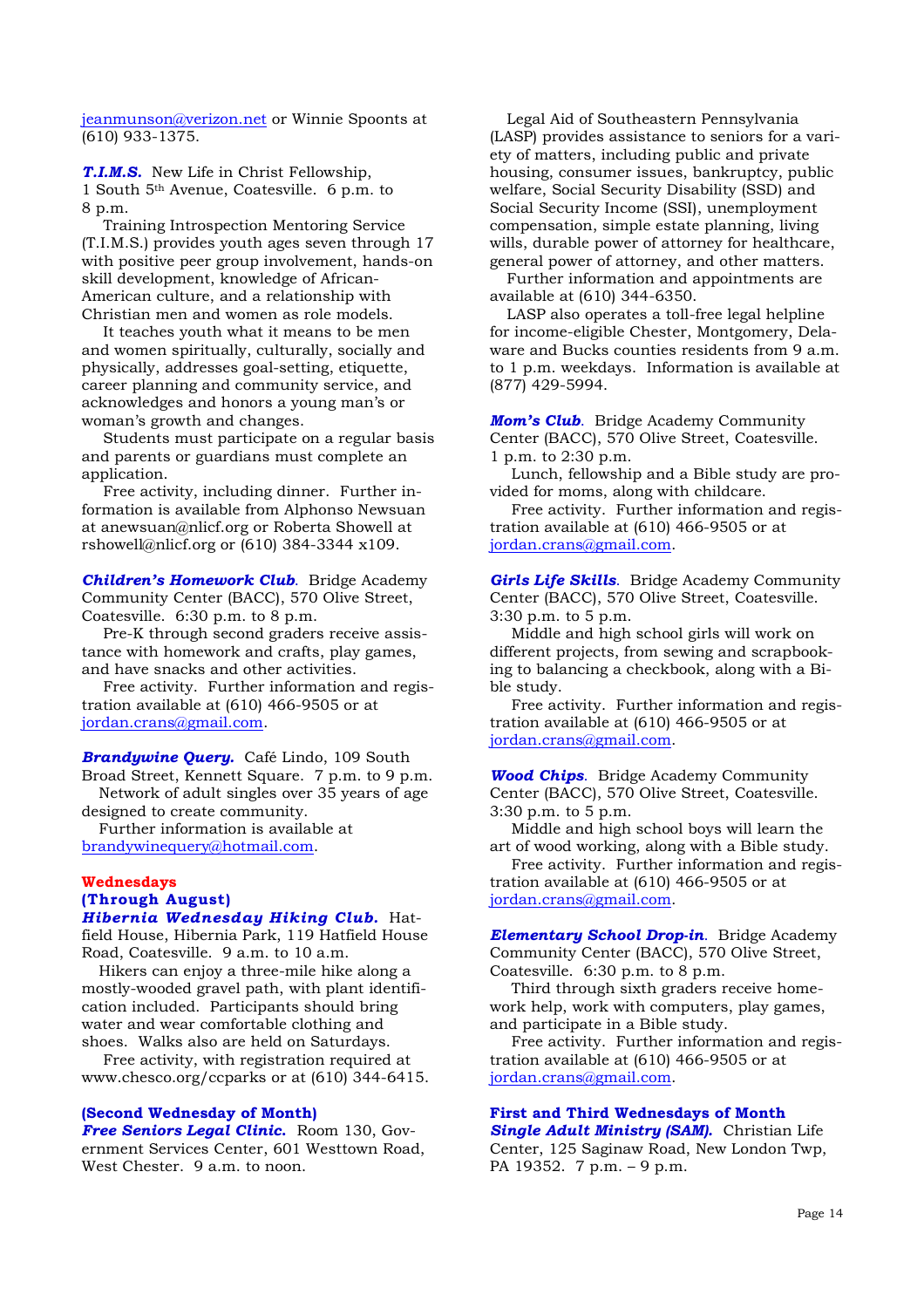Gatherings for single adults, including teachings on current Christian topics with some group discussion. Gatherings also held outside of regular meetings.

 Free activity; may be fee for materials. Additional information is available at

www.nlpcfamily.com/NLPC-

Web/DesktopDefault.aspx?tabid=165, at singles@clcfamily.net or at (610) 869-2140.

# **Thursdays**

#### **(Second and Fourth Thursdays of Month)**  *Career Guidance Over Coffee.* Gryphon Café,

105 West Lancaster Avenue, Wayne. 9:30 a.m. to 11 a.m.

 Women's Resource Network coordinates this informal group for women, led by a human resources professional, to hone networking skills and meet other persons in the area.

 \$5 suggested donation. Further information and registration is available at (610) 687-6391

*Mr. Jack's Kid's Club.*Camp at Old Mill, Brandamore (Coatesville). 4 p.m. to 6 p.m.

 Bus picks up Coatesville area children, Pre-K to  $12<sup>th</sup>$  grades, at 4 p.m. at various locations and transports them to the Camp for Bible study, snacks and fun in their own age groups. They are returned to the same locations by 6 p.m.

 Free activity. Further information and registration available from Josh and Jordan Crans, BACC directors, at (610) 466-9505 or at info@thebridgeacademy.org.

*Chess Club for Kids.* Chester County Library, 450 Exton Square Parkway, Exton. 6:30 p.m. to 8 p.m.

 Youth ages six and up can learn to play chess, join in a pick-up game, or receive coaching. Use personal boards or the Library will have a few available.

 Free activity. No registration or regular attendance required. Further information is available at (610) 280-2630.

*Young Life Teen Night.* Bridge Academy Community Center (BACC), 570 Olive Street, Coatesville. 6:30 p.m. – 8:30 p.m.

 High schoolers have games, skits, a devotional and fun time with friends. Includes a short Bible study and a focus on developing a mentoring relationship.

 Free activity. Further information and registration available from Josh and Jordan Crans, BACC directors, at (610) 466-9505 or at info@thebridgeacademy.org.

# **(Third Thursdays of Month)**

*Individual Career Consultations.* Women's Resource Center, 113 West Wayne Avenue, Wayne. 7 p.m. to 8:30 p.m.

 Women can meet one-on-one for a half hour with a career counselor to help choose a career, review a resume, obtain a mock interview, or receive other career assistance.

 Free activity. Further information and registration is available at (610) 687-6391

*Civil Air Patrol -* Chester County Composite Squadron. Chester County Airport, 1 Earhart Drive, Coatesville. 7 p.m. – 9 p.m.

 An official auxiliary of the United State Air Force. Provides rescue/relief, leadership and aerospace education opportunities, including flying, at local, regional and national levels for youth 12 to 18 years of age and adults.

 Fees for membership and some activities. For further information contact Capt. C. Gerth at cgerth@verizon.net or at (484) 919-7783, or www.gocivilairpatrol.com or www.capsquadron1008.org.

#### **Saturdays (Through August)**  *Hibernia Saturday Hiking Club.* Hatfield

House, Hibernia Park, 119 Hatfield House Road, Coatesville. 9 a.m. to 10 a.m.

 Hikers can enjoy a three-mile hike along a mostly-wooded gravel path, with plant identification included. Participants should bring water and wear comfortable clothing and shoes. Walks also are held on Wednesdays.

 Free activity, with registration required at www.chesco.org/ccparks or at (610) 344-6415.

# **Free Admission Opportunities for Family Day Trips**

 Pack a picnic lunch, load the family in the car, and take a free admission day trip to these or a combination of sites. Information is compiled from a range of resources and is believed to be accurate at the time of posting. It is subject to change without notice. Participants are encouraged to use contact data provided to confirm current information. Many sites, although free, appreciate donations.

 Various sites also have special events at various times during the year that may be posted on their websites.

*Chester County Parks -* Five Chester County Parks provide a wealth of opportunities for families, many of them free. Over 5,000 acres of parkland include areas for bicycling, birding, camping, boating, visits to historic buildings,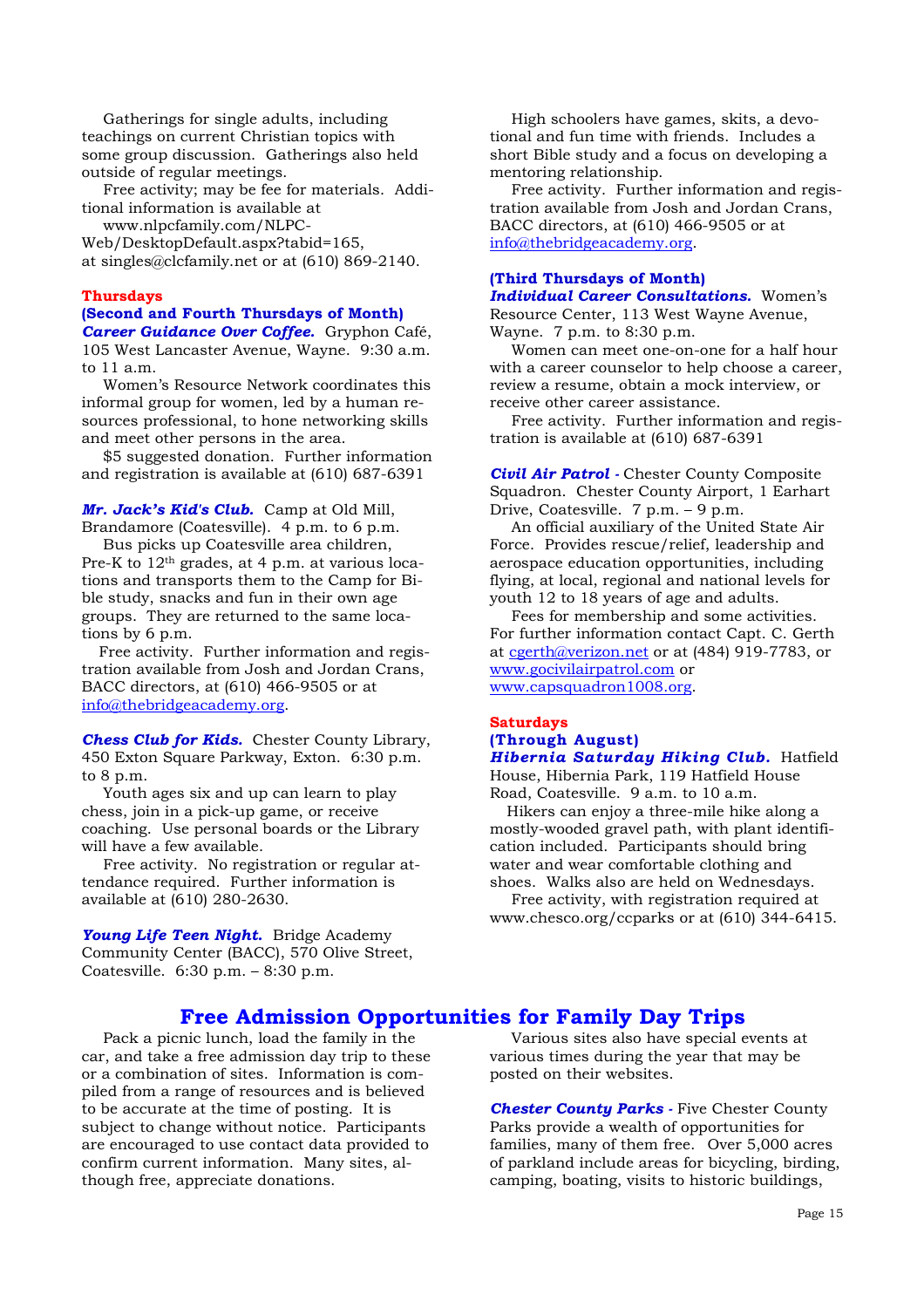gardens, farm animals, fishing, equestrian ring and trails, hiking, fitness and interpretive trails, picnic pavilions and playgrounds including horse shoe pits, softball and volleyball, and educational programs. Parks include:

• Hibernia, 1 Park Road, Wagontown.

- Nottingham. 150 Park Road, Nottingham.
- Warwick, 382 County Park Road, Pottstown.
- Springton Manor Farm, 860 Springton Road, Glenmoore
- Black Rock Sanctuary, 953 Black Rock Road, Phoenixville.

Park events information is available at http://dsf.chesco.org/ccparks/cwp/view.asp?a  $=1551\&q=640601$  or at (610) 344-6415.

*Local Parks* – Nearly 100 municipal parks, along with location maps, are listed in the guide, *Municipal Parks of Chester County*, available at

http://dsf.chesco.org/openspace/lib/openspac e/pdfs/MuniPrkBrochure.pdf.

*Pennsylvania State Parks* – Pennsylvania Department of Natural Resources and Conservation maintains 13 state parks, a preserve and a nature center in the Greater Philadelphia area. Admission is free, with charges for some activities. www.dcnr.state.pa.us/stateparks. (888) PA-PARKS (727-2752). Calendar of events:

www.dcnr.state.pa.us/Calendar/list.asp.

*Hopewell Furnace National Historic Park* – Hopewell Road and Shed Road, Douglassville (Elverson). Use directions on website at www.nps.gov/hofu/index.htm due to road construction. Hopewell Furnace is an early American industrial community that operated from 1771 to 1883. The cold-blast iron furnace and accompanying community has been restored to the way it looked during the 1830s and 1840s, when the furnace was at its height of activity. History includes the Bethesda Church, the ap-

ple orchard, charcoal, the Furnace's water wheel and iron ore mines, its role in the American Revolution, and African-Americans, miners and women at the Furnace. The site is open from 9 a.m. to 5 p.m. daily through September 11 with demonstrations and living history programs. Check the website for information about other times of the year and other activities. www.nps.gov/hofu. (610) 582-8773.

*Valley Forge National Historic Park* – Route 23, Valley Forge. Valley Forge was the site of the 1777-78 American Revolution winter encampment of the Continental Army. Eighteen miles of trails, including six miles of paved

multi-purpose trail, winds through the park, in addition to a ten-mile, self-guided automobile tour. Buildings are open different hours. www.nps.gov/vafo. (610) 783-1099.

*Other National Parks* – Many national parks and historic sites are maintained by the National Parks Service in Pennsylvania and adjoining states, with some providing free admission. www.nps.gov.

 Free lifetime admission to recreation areas managed by five federal agencies also is available to all persons with permanent disabilities. Further information on Access Pass is available at www.store.usgs.gov/pass/access.html.

*Nature Preserves* – Natural Lands Trust maintains 18 nature preserves in Chester and adjoining counties that include agriculture, forest and other natural landscapes properties. They are open from sunrise to sunset. www.natlands.org/preserves. (610) 353-5587.

#### **Chester County-Related Sites**

*Glass Blowing Demonstrations* – 1333 Lenape Road, West Chester. View a video story of Irish glassblower Simon Pearce and learn about the art of glass blowing during demonstrations from 10:30 a.m. to 7 p.m. Wednesdays through Sundays.

www.simonpearce.com/category/about+us/see +us/west+chester.do. (610) 793-0949.

*Historic Yellow Springs* - 1685 Art School Road, Chester Springs. The history of Yellow Springs village spans nearly 300 years, with archaeological evidence suggesting that Native Americans first used the iron rich "yellow" spring water thousands of years ago. In the 18th century, the fashionable spa village attracted visitors seeking healing waters and social interaction and, during the American Revolution, George Washington commissioned the first military hospital in North America in the village. The village later became home to the Chester Springs Soldiers' Orphan School for children of Civil War soldiers, the Pennsylvania Academy of the Fine Arts Country School and headquarters of Good News Productions, a film studio in Yellow Springs that created over 400 films including the sci-fi original *The Blob*. Today, Historic Yellow Springs, Inc., has preserved many of these original structures and educates visitors about its unique past. Open 9 a.m. to 4 p.m. weekdays, with the grounds open from dawn to dusk every day. www.yellowsprings.org. (610) 827-7414.

*Herr's Factory Tours* - 20 Herr Drive, Nottingham. One-hour snack food factory tours from 9 a.m. to 11 a.m. and 1 p.m. to 3 p.m.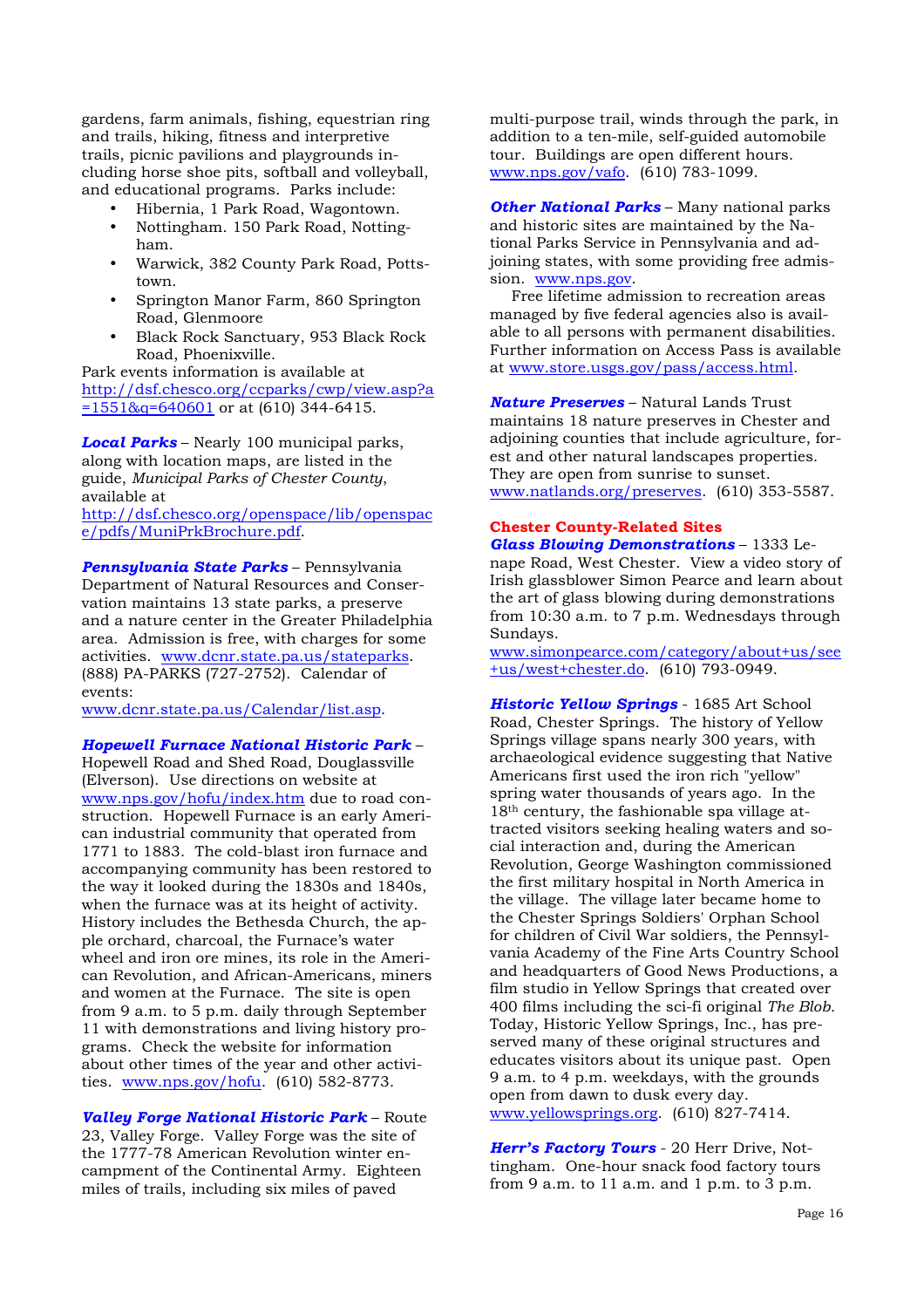Monday - Thursday and 9 a.m. to 11 a.m. Friday (production may not be occurring on Fridays). By appointment. www.herrs.com/SnackFactoryTours/Schedule

Tour.html. (800) 637-6225.

*Panoramic View Picnic Area -* Lanchester Sanitary Landfill Overlook, 7224 Division Highway, Narvon. Rising 80 feet above the highest point of the Welsh Mountains, two binocular stations help provide a 360-degree panoramic view of the Conestoga and Brandywine Valleys. Picnicking, bird watching, kite and radio-controlled glider flying, and other activities available. Open 1 p.m. to 5 p.m. Sundays only from May through October. www.chestercountyswa.org/scenic\_overlook.as

p. (610) 273-3771.

*Wendell August Forge Tours* – Main Street at Exton, 103 Woodcutter Street, Exton. Artisans handcraft metal giftware in the historic Ashbridge barn, with guests able to witness first hand how each piece of the company's metal giftware is created one-at-a-time by hand. Aspiring craftsmen, young and old, can take a turn at being an artisan in the interactive hand hammering room. Workshop tours are available from 10 a.m. to 6 p.m. Tuesday through Saturday.

www.wendellaugust.com/location/exton\_pa. (610) 363-2426.

*Underground Railroad Exhibit* - Chester County Visitors Center, 300 Greenwood Road, Kennett Square. Located in the Chester County Visitors Center at the entrance of Longwood Gardens, visitors can see the Underground Railroad exhibit, including a replica of Henry "Box" Brown's box and the "slave dress" that helps preserve some of the history of one of the greatest concentrations of Underground Railroad stations in the nation. Box was a 19th century Virginia slave who escaped to freedom by arranging to have himself mailed to Philadelphia abolitionists in a dry goods container. The display also tells the history of the former Longwood Progressive Meeting of Friends. 11 a.m. to 5 p.m., except Sundays noon to 5 p.m. Kennett Underground Heritage Tours also available for a fee.

www.undergroundrr.kennett.net. (610) 347- 2237.

### **Nearby Counties**

*Christian C. Sanderson Museum* – 1755 Creek Road (Old Route 100), Chadds Ford. Collection of items represents a man's life and a nation's history from Chadds Ford, including American Revolution history to Civil War memorabilia. Open noon to 4 p.m. Saturdays

and Sundays from March through November. www.sandersonmuseum.org. (610) 388-6545.

*Historic Newtown Square* - Over 100 historical sites are scattered throughout Newtown Township, some dating back over 300 years, with 42 of them having markers. Two are open to the public from 1 p.m. to 4 p.m. Saturday afternoons in July and August. The Paper Mill House Museum at 2 Paper Mill Road, a residence to workers of numerous local mills along the Darby Creek, is home to the archives and historical documents of Newtown Township. Square Tavern, located at Goshen and Newtown Street Roads, was home to America's first internationally known artist, Benjamin West (1738-1820), who lived there during part of his childhood. Other sites includes the 1715 Old St. David's Church, burial place of American Revolution Gen. "Mad" Anthony Wayne, the 1797 Federal School House, the 1842 Octogonal Schoolhouse, and the 1860 Bartram Bridge.

www.historicnewtownsquare.org/museum (610) 975-0290.

*Landscape Arboretum at Temple University-Ambler* - 580 Meetinghouse Road, Ambler. Established as the Pennsylvania School of Horticulture for Women in 1910, the 187-acre campus provides a mix of natural and designed landscapes. Self-guided tours are available from dawn to dusk daily.

www.ambler.temple.edu/arboretum/gardens.ht  $m.$  (267) 468-8400.

*Newlin Grist Mill –* 219 South Cheyney Road, Glen Mills. 8 a.m. to dusk. The only operating 18th century grist mill in Pennsylvania, other historic buildings, and the 150-acre park that is a refuge for plants, animals, and birds, is dedicated to environmental appreciation and historical preservation. Free admission to park; fee for tours of historic structures. Further information is available at (610) 459-2359, at info@newlingristmill.org or at www.newlingristmill.org.

*Pennsylvania Veterans Museum* **-** Media Armory, 12 East State Street, Media. Exhibits, documentary films and lesson plans educate the public about the experiences of United States veterans and the sacrifices they made during times of war. Open noon to 5 p.m. Thursdays through Sundays. www.paveteransmuseum.org. (610) 566-0788.

*Philadelphia Museum of Art* - 26th Street and Benjamin Franklin Parkway, Philadelphia (main Building); or the Perelman Building, Fairmount and Pennsylvania Avenues. Exhib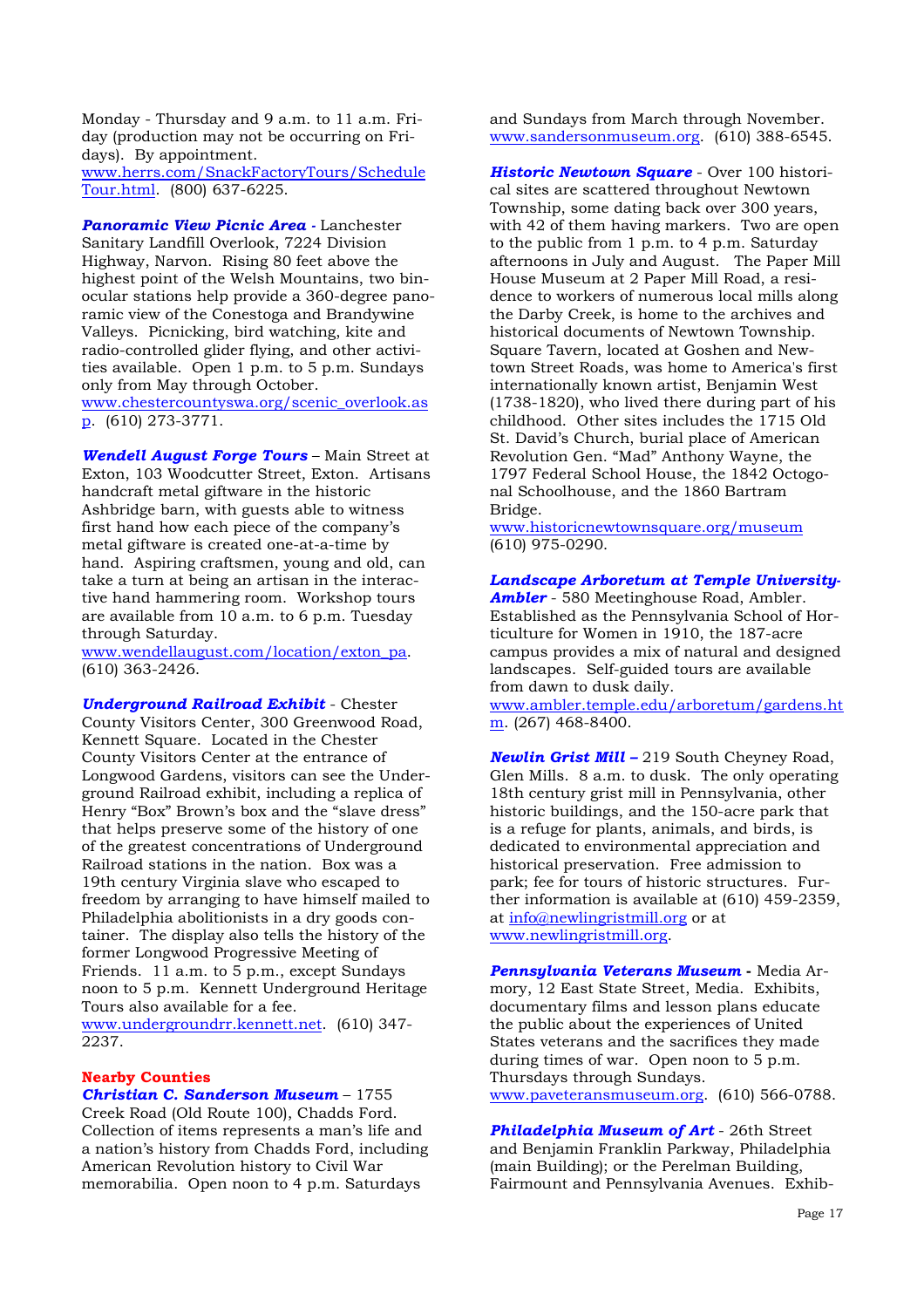its and collections of more than 225,000 objects from throughout the world. First Sunday of the month is "Pay Whatever You Want Day" from 10 a.m. to 5 p.m. www.philamuseum.org. (215) 763-8100.

*Scott Arboretum* – 500 College Avenue, Swarthmore. More than 110 acres, 5,000 different ornamental plants, walking trails and a horticultural library are available on the Swarthmore College campus grounds. The library contains over 1,300 garden-related books; hundreds of magazines, catalogs, newsletter; and a collection of brochures from gardens worldwide. The Arboretum is open from dawn to dusk daily and the offices and library are open from 8:30 a.m. to noon and 1 p.m. to 4:30 p.m. weekdays.

www.scottarboretum.org. (610)-328-8025.

*Thomas Massey House* (1696**)** – Springhouse and Lawrence Roads, Broomall. Home of an originally indentured servant. Restored from demolition to much of its original fabric, the house is furnished with appropriate late 17th and 18th century furniture. Open from 1 p.m. to 4 p.m. Sundays from May through October, except holiday weekends.

www.thomasmasseyhouse.org. (610) 353- 3644.

#### *Villanova University Arboretum and Art*

*Gallery* – 800 East Lancaster Avenue, Villanova. The campus has been designated an arboretum with the public welcome to enjoy two,

**Information About Services For Individuals and Families** 

# **Free E-Newsletters**

- *E-Update*, a free weekly e-letter published by Casey Jones, Transformation Initiative, shares information about workshops, seminars, events and other activities affecting families. Subscribe by sending an e-mail request to bps461@msn.com.
- *Kaleidoscope*, a free weekly e-letter, published by Life Transforming Ministries of Coatesville, shares additional information about church and ministry-related activities in Chester County. Interested persons may sign up at www.quietrevolution.org (submit your e-mail address via the box in the top left corner of the page).

#### **Assistance Web Sites**

• *Here to Help*, hosted by the Commonwealth of Pennsylvania to assist residents in learning about programs available to aid in difficult economic times. Information is avail-

one-mile self-guided walking tours. The Gallery of Art, located in the Connelly Center, generally is open from 9 a.m. to 5 p.m. weekdays during the summer. Hours can be checked by telephone.

www.artgallery.villanova.edu. (610) 519-4612.

#### **Delaware State**

*Delaware Art Museum* - 2301 Kentmere Parkway, Wilmington, DE. A private, nonprofit museum best known for its large collection of British Pre-Raphaelite art, works by Wilmington-native Howard Pyle and fellow American illustrators, and urban landscapes by John Sloan and his circle. Free admission on Sundays, 1 p.m. to 4 p.m. www.delart.org. (866) 232-3714.

#### *Delaware Center for Horticulture* – 1810

North Dupont Street, Wilmington, DE. Gardens are accessible during daylight hours and the horticulture library and gallery are open from 9 a.m. to 5 p.m. weekdays. www.dehort.org.

#### **Military Families**

Blue Star Families, the National Endowment for the Arts, and more than 850 museums throughout the nation are offering free admission to military personnel and their families from Memorial Day through Labor Day 2010. www.arts.gov/national/bluestarmuseums/inde x.php. museums@bluestarfam.org.

able on employment, family services, housing, seniors, economic development and education at www.heretohelp.pa.gov.

- *ReferWeb*, is maintained by Chester County to aid in identifying health and human services providers for county residents at www.referweb.net/chesco.
- *Free Help Book II Services Resource Guide.*  Open Hearth of Spring City, a private, nonprofit organization serving Chester and portions of Montgomery counties, has published a free updated *Help Book II* reference guide that lists more than 260 health and human services agencies and programs. Although focus of the guide is on services in the Greater Phoenixville, Spring City and Royersford areas, many organizations listed also serve other parts of Chester County.

 The project, sponsored by the Phoenixville Community Health Foundation, in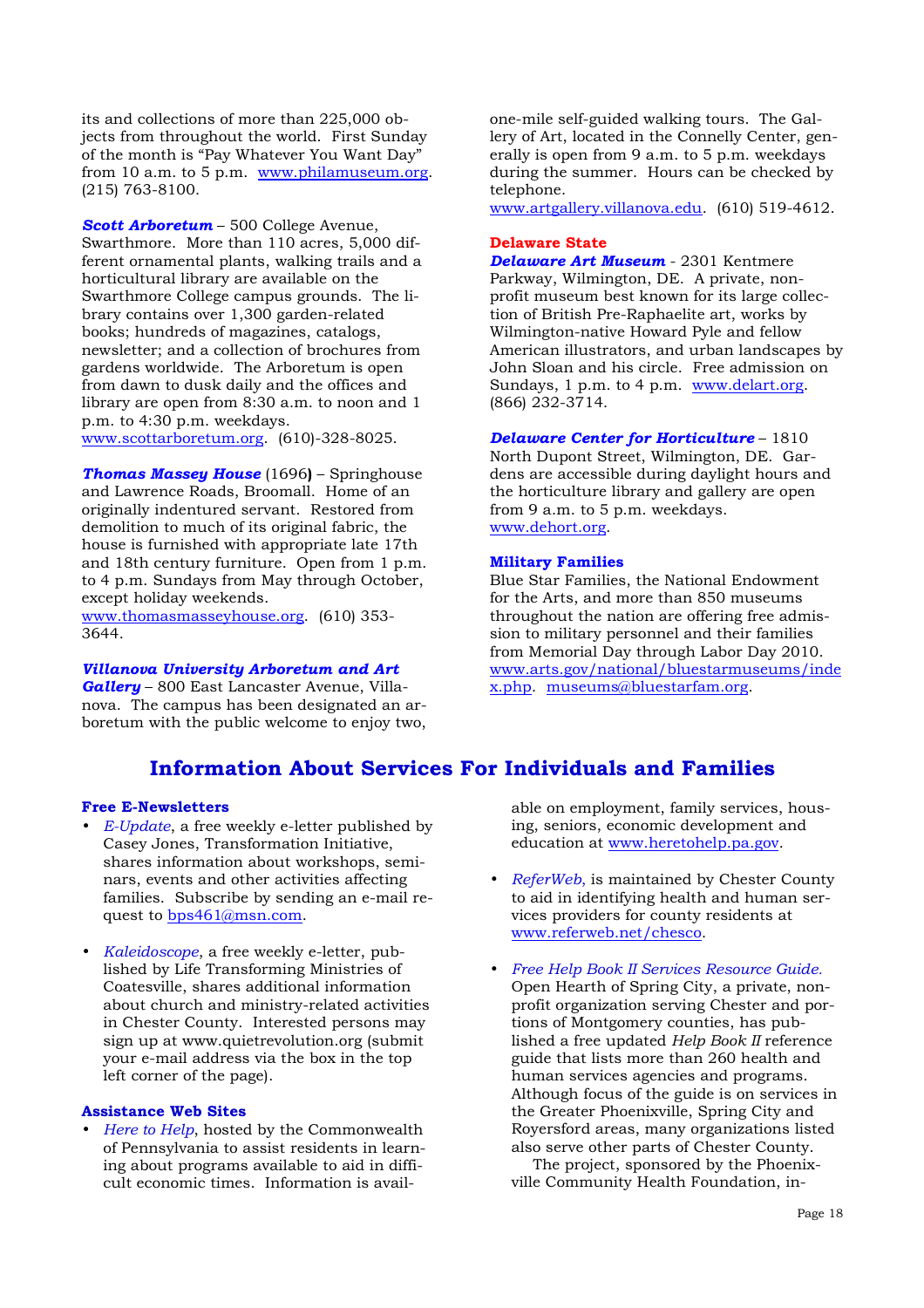cluded printing of more than 40,000 copies of the guide in English that were mailed to every household in the service area and are being made available at various community organizations there, together with 2,000 Spanish versions that are being made available to the Latino population.

 Individuals and organizations in the service area may obtain a copy from Open Hearth at 101 North Main Street - Suite A-1, Spring City. The guide also is available for viewing on-line at

www.openhearthinc.org/index.php/helpboo kii.

### • *Where to Turn for Community Services and Organization Networking.*

The Tri-County Community Network publishes an online guide for community services in the Chester, Montgomery and Berks counties area, centered around Pottstown. It is available for viewing and reproduction at

#### www.tcnetwork.info/UserFiles/2008\_new where\_to\_turn\_guide.pdf.

 In addition, the Network also sponsors First Call, a free, confidential information and referral service that assists telephone callers with general information and referrals to community agencies providing nonemergency services, benefits and other needs. The service is available from 8:30 a.m. to 4:30 p.m. weekdays at (610) 705- 3301, with after hours voicemail also available.

 It also holds a monthly networking meeting for area organizations from 8:30 a.m. to 10 a.m. on the third Tuesday of the month, from September to June.

#### • *Phoenixville Community Events Calendar* for the Phoenixville area is hosted by the Phoenixville Public Library. Organizations are able to submit free listings.

 The calendar will become part of the library's re-designed website. The address is www.guesswhatscoming.org.

- *Coatesville Weed and Seed Program Web Site*  highlights community programs making an impact. It is located at www.coatesvillehappenings.org.
- *Free Brochures for Food and Meal Programs.*  The Chester County Food Bank has published two brochures that highlight food and meal programs available in the county.

*Chester County Food Cupboards and Discount Food Purchase Programs* provides more than three dozen locations and *Hot Meal Programs in Chester County* details

nearly 20 sites.

 Downloadable copies of the brochures for display and distribution are at: http://chestercountyfoodbank.org/pdf\_files /Food\_Cupboard\_Brochure\_7-23-09.pdf and at

http://chestercountyfoodbank.org/pdf\_files /Hot Meal Program Brochure 7-23-09.pdf.

• *Highway Safety Web Site*. PennDOT has unveiled a new highway safety web site in time for the summer driving season covering topics from motorcycles to DUI. It is part of the agency's goal to save at least 100 lives on Pennsylvania highways each year.

 Tips are offered on aggressive driving, bicycles/pedestrians, child passenger safety, heavy trucks, engineering infrastructure, impaired driving, mature drivers, motorcycle and school bus safety, seat belts, work zones and young drivers. Each area is highlighted as part of an interactive quiz that allows motorists to test their highway safety knowledge.

 The web site, www.DriveSafePA.org, also contains educational resources, including videos, radio public service announcements and traffic safety brochures along with information on recently enacted traffic safety laws such as "Steer Clear" and wiper and headlights statutes.

#### **Community Gardens Development**

**Assistance.** Community Gardens of Chester County, a community non-profit organization dedicated to improving the qualify of life of lowincome residents through community gardening and greening, continues to provide free assistance to groups and garden volunteers in coming together to produce food and an aesthetically-pleasing, healthy environment throughout Chester County.

 The group has aided development since 1999 of 60 neighborhood-based projects involving community vegetable gardens, including those engaging youth, that are contained in a small space or on an entire lot, greening projects to beautify neighborhoods with trees, shrubs and flowers planted in garden beds and window boxes, tire urns and other containers, and kitchen gardens created by individuals working together to help each other build small vegetable gardens outside their back doors.

 Gardens reflect the neighbors and neighborhoods that create them during spring, summer or fall planting seasons. The organization's staff and volunteers provide assistance in garden design, planting instructions and initial garden supplies, based on individual development plans.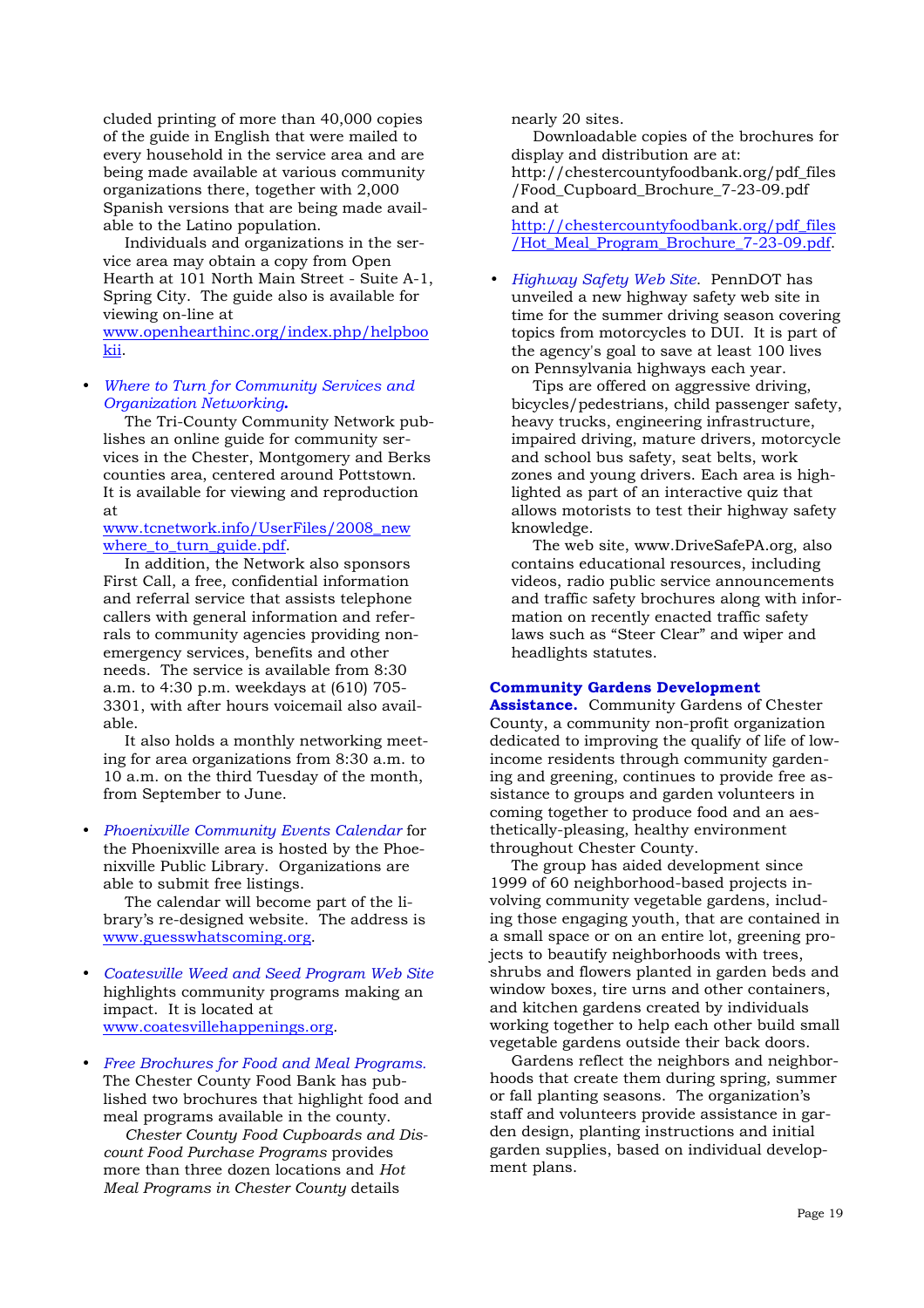Further information is available from Susan Goldsworthy, director, at gardenscc@gmail.com or at (484) 888-4101, or at www.gardenscc.org.

#### **Free Community Cancer Education**

**Programs.** Chester County Health Department is providing educational programs on risk factors associated with cancer and methods of prevention at work sites, schools, and community and faith-based settings.

 The Pennsylvania Department of Health estimates that more than 60 percent of cancer deaths could be prevented with early detection and modifying risk factors.

 Some of the cancers discussed as part of the programs include colorectal, a leading cancer killer among both men and women, ovarian that causes more deaths in women than any other gynecologic cancer because it usually is not diagnosed until late stages, and prostrate, the second leading cause of cancer deaths among men, particularly African Americans who have a higher risk.

 Additional information, including scheduling, is available from Danielle Borden, public health educator, at (610) 344-6243.

#### **Free Lead Poisoning Screenings, Check Kits and Education Programs.** Chester County

Health Department is seeking to overcome the county's status of having the second-lowest lead screening rate in Pennsylvania with free lead level screenings for young children and pregnant women, do-it-yourself lead check kits to test for lead in homes and other locations, and lead poison prevention education programs for individuals and organizations dealing with children.

 A major risk factor for lead exposure is spending time in buildings constructed prior to 1978, with more than 60% of homes in the county being built before that date. Symptoms of lead poisoning, such as irritable moods, learning and behavioral difficulties, fatigue, appetite and weight loss, abdominal pain, vomiting and constipation, often mimic other conditions and don't show up until lead levels are dangerously high.

 Parents, services providers and day care centers can check paint, toys, dishes, play areas and soil with the free kit. Programs to educate organizations and staff, along with other free services are available from Lindsay Himes at lhimes@chesco.org or at (610) 344-6778. Downloadable posters in English are available at

http://dsf.chesco.org/health/lib/health/lead/l eadfreeeng.pdf and in Spanish at http://dsf.chesco.org/health/lib/health/lead/l eadfreesp.pdf.

# **Emergency Alerts to Your Cell Phone.**

Emergency management agencies in Chester, Bucks, Delaware, Montgomery and Philadelphia counties has activated a ReadyNotifyPA system that helps local officials in Southeastern Pennsylvania send emergency text alerts of severe weather, homeland security and other emergencies to an individual cell phone, pager, Blackberry, PDA and/or e-mail accounts.

 There is no charge to sign up for ReadyNotifyPA, with an individual being able to choose the type of alerts received. A wireless carrier may charge a fee to obtain messages on cell phones or wireless devices. Individuals can contact their carriers to determine how much such messages may cost.

 An individual may activate and deactivate the service at any time. It is particularly helpful as an alerting device for persons in charge of groups of children or adults both within homes and facilities and involved in outside activities. Additional information and sign-up is available at www.readynotifypa.org.

**Registry to Aid Persons With Special Needs in an Emergency.** Chester, Bucks and Montgomery counties have developed a secure, webbased Special Needs Registry to better identify to emergency responders persons of special needs who are most at risk during a disaster.

 Chester County Emergency Services defines the special needs population as those "who cannot receive, understand or act upon emergency protective orders" including but not limited to those who are deaf, blind, bedridden, mentally impaired, without radio or television.

 Persons within this population can be registered with County Emergency Services so emergency responders can better plan to serve them in a disaster or other emergencies.

 Further information and registration is available online at: dsf.chesco.org/des/cwp/view.asp?a=3&q=6375 42.

**Shared Housing Program for Women.** The HomeShare Alliance, a collaborative effort of Home of the Sparrow and the YWCA of Chester County, helps match low income women in shared housing environments that will provide affordable housing for women and extra income for persons who would like to share their homes for financial, security or safe companionship purposes. An application process includes references, a criminal background check, and a child abuse clearance, if applicable.

 Additional information is available at www.homeofthesparrow.org/homeshare.html.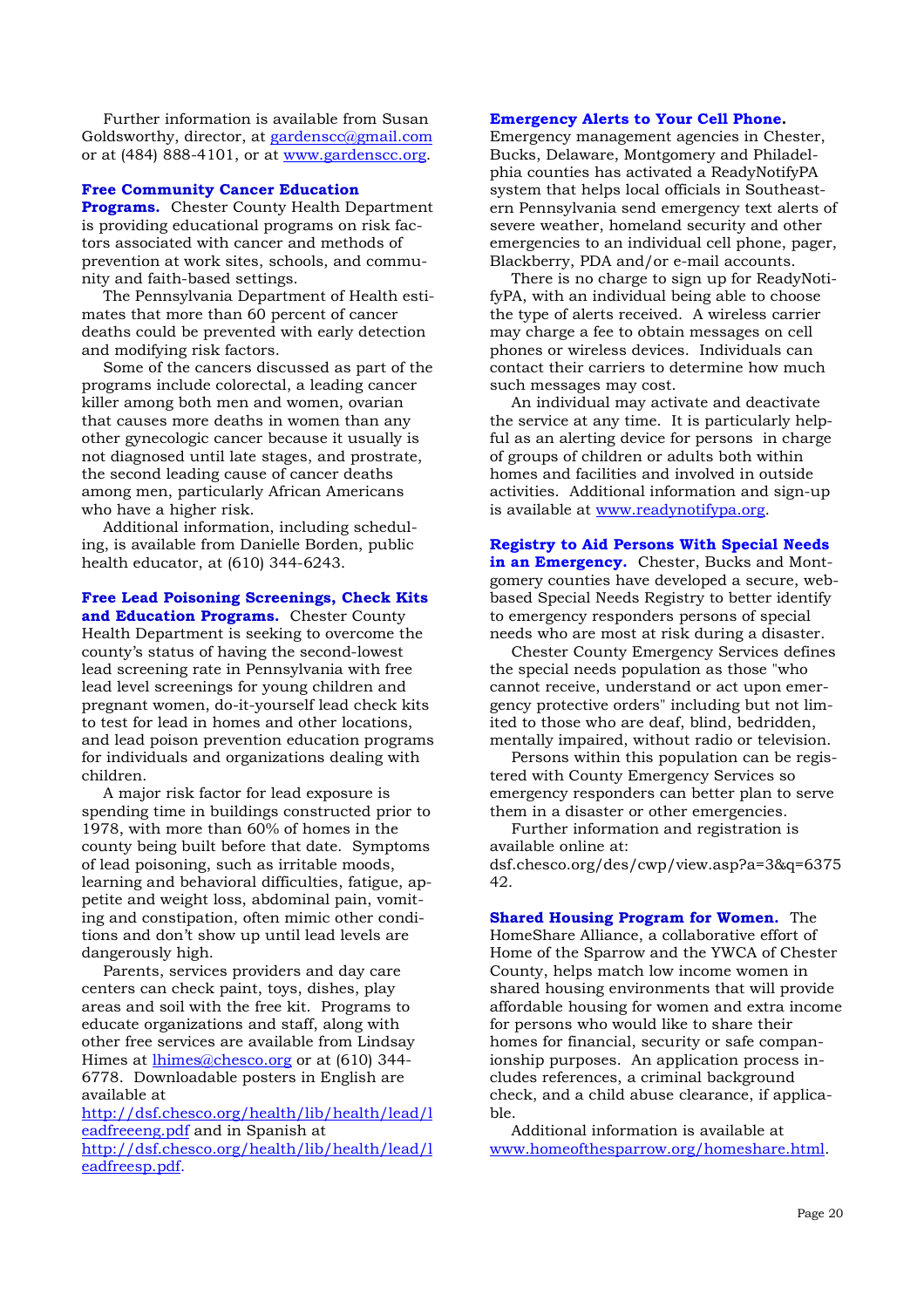#### **Free Pre-School Program for Three and Four-Year-Olds.**

Pottstown and Owen J. Roberts school districts are providing free Pre-K programs for district children who were three and four-yearolds by September 1, 2009, and live in families earning 300% or less of the federal poverty levels (for example, a family of four earning up to \$66,150 annually).

 The space-available program operates daily at Warwick Child Care Centers. Interested families may contact Michelle Fritz at Pottstown at (610) 323-1601 or Tana Rinehart at Owen J. Roberts at (610) 326-4522.

#### **Free YMCA Memberships for 7th Graders.**

Three area YMCA associations are offering free memberships for 7th graders, with current 7th graders being eligible through August 31, prior to entering the eighth grade.

 The YMCA of the Brandywine Valley, with centers in Coatesville, Kennett Square, West Chester, Jennersville, Cochranville, and Elverson; Upper Main Line YMCA with centers at Berwyn, Lionville and Eagleview; and the YMCA of Philadelphia and Vicinity that includes centers in Media and Ardmore, are participating in the activity that is part of a national focus on healthy lifestyles for youth.

 Further information is available at www.ymcabwv.org/7GI/index.html, www.umly.org, and www.rockyrunymca.org, or at the local YMCAs.

#### **Free Breastfeeding Classes**

 The La Leche League holds monthly meetings during which a continuous series of four classes provide mother-to-mother support, encouragement, information and education about breastfeeding.

 Chester County groups include evenings in Downingtown and Exton-Lionville and mornings in Glenmoore-Elverson, Kimberton and West Chester.

 Classes include *The Advantages of Breastfeeding*, *Baby Arrives: The Family and the Breastfed Baby*, *The Art of Breastfeeding and Avoiding Difficulties,* and *Starting Solids, Weaning and Family Nutrition*.

 Further information and schedules are available at

#### http://beanmom.com/laleche/#dtn.

 In 2009, Acting Surgeon General Steven Galson, in highlighting the 25<sup>th</sup> anniversary of the Surgeon General's Workshop on Breastfeeding and Lactation, said that "(b)reast milk is the best source of infant nutrition." The federal Centers for Disease Control and Prevention (CDC) also says it is "committed to increasing breastfeeding rates throughout the United States and to promoting and supporting opti-

mal breastfeeding practices toward the ultimate goal of improving the public's health".

 As a result of the H1N1 pandemic, the CDC also has issued guidelines for nursing mothers that can be found at

www.cdc.gov/h1n1flu/infantfeeding.htm.

#### **Free Texting Information Service for Pregnant Women and New Moms.**

 National Healthy Mothers, Healthy Babies Coalition has developed a public-private partnership to provide pregnant women and new moms with information they need to take care of their own health and give babies the right start in life.

 Text4baby is a free mobile education service to promote maternal and child health. Women who sign up for the free service will receive free health text messages each week, timed to their due date and for up to a year after the baby's birth. Enrollment is available by texting BABY (or BEBE for information in Spanish) to 511411. Further information is available at www.text4baby.org.

#### **Free Lifeline Cell Phone Service for Low-Income Persons**

 Low-income households may qualify for a free cell phone and up to 68 minutes of free airtime per month under a federal SafeLink Wireless program.

 Persons receiving federal public housing assistance/Section 8, food stamps, Low Income Home Energy Assistance Program (LIHEAP), Supplemental Security Income (SSI), National School Lunch, Temporary Assistance for Needy Families (TANF), Medicaid, or State Blind Pension may already qualify.

 Others may be accepted if total household income is at or below 135% of the federal poverty guidelines, for example \$14,621 annually for an individual and \$29,768 for a family of four.

 Further information and application is available at www.safelinkwireless.com.

#### **Toll-Free Legal Helpline for Low-Income**

**Persons.** Legal Aid of Southeastern Pennsylvania (LASP) operates a toll-free legal helpline for income-eligible Chester, Montgomery, Delaware and Bucks counties residents from 9 a.m. to 1 p.m. weekdays at (877) 429-5994.

 Further information is available at www.lasp.org.

#### **Angel Food Ministries Food Distribution –**

**Monthly.** Several area churches and faithbased organizations serve as host sites for the monthly Angel Food distribution program, a non-profit, non-denominational ministry that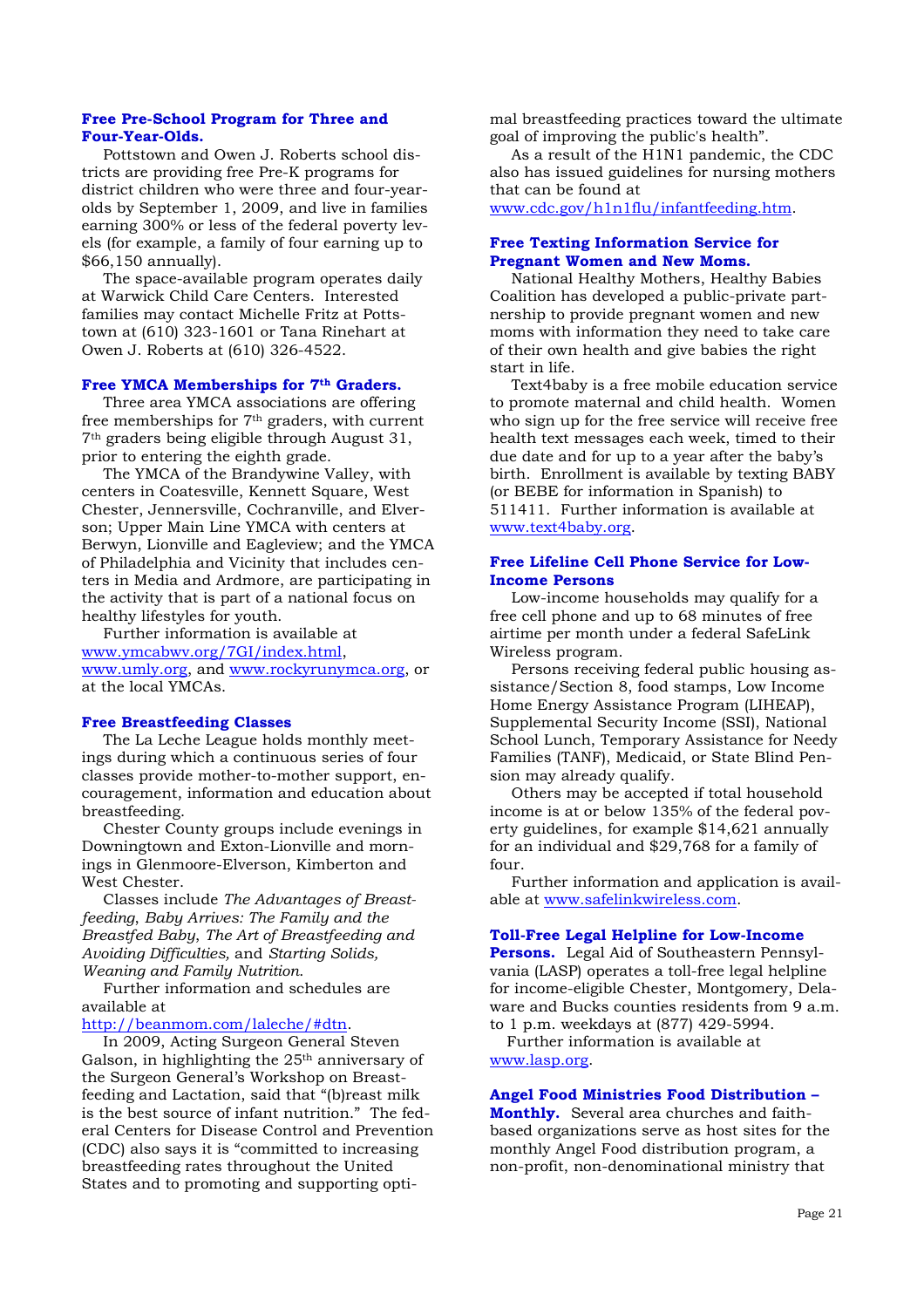serves over 500,000 families monthly in 35 states.

 High qualify food packs, consisting of both fresh and frozen items said to have an average retail value of \$60, is sold for \$30 to any individual or family, regardless of income. Generally, one unit of food assists in feeding a family of four for approximately one week or a single senior citizen for almost a month. Additional specialty boxes also are available. There is no limit to the number of boxes one can order.

 Orders are made in advance and then picked up on one Saturday each month at various locations, including Sandy Hill Community Church, Coatesville; The Family Center of Gap; Angelfood of West Chester; Avondale Presbyterian Church; Grace Assembly of God, Spring City; and Calvary Christian Center and Wesleyan Christian Church, Pottstown.

 Monthly menus, policies at the different food pickup locations including signups, ordering, payment methods that may include debit cards and food stamps, and pickup dates, and other information is available at www.angelfoodministries.com/hosts.asp.

**Free County Public Transportation Guide**

 An online public transportation guide that provides information about taxi, bus, and SEPTA-ADA paratransit services, along with paratransit and medical-related travel in Chester County is available at http://dsf.chesco.org/planning/lib/planning/p df/pubtrnen.pdf.

#### **Free Renter's Toolkit**

Residential Living Options of West Chester has produced an online Renter's Toolkit to assist the disabled and others in understanding laws and procedures involving rental leases.

 The non-profit organization is dedicated to assisting people with disabilities and their families in the pursuit of self-determined housing by providing creative options, education, and community collaboration.

 The Toolkit, which includes topics on *Before You Sign A Lease, After You Sign A Lease, Rental Glossary, Reasonable Accommodate Sample Letter* and *Reasonable Modification Sample Letter,* is available at www.residentiallivingoptions.org/RentersToolki t/tabid/73/Default.aspx.

# **Helping Children with Learning and Behavioral Challenges as They Go Back to**

**School.** The Mental Health Association in Pennsylvania (MHAPA) has published a list of seven items, including free resource materials, to help families of children with learning and behavioral challenges as they go back to school.

 The list, designed to help make a child's school year experience happier and more successful is available at

www.pachildrensnews.org/News/news\_072809 \_02.htm.

#### **National Drug Use and Health Report**

A new report, Results from the 2008 National Survey on Drug Use and Health National Findings, has been published by the U.S. Department of Health and Human Services. It is available at

http://oas.samhsa.gov/nsduh/2k8nsduh/2k8 Results.cfm.

#### **Free Parent Reference Internet Portal**

Federal Centers for Disease Control and Prevention (CDC) has created a Parent Portal to provide easy access to health care information for families at various stages of life.

 The web site is designed to be a consolidated CDC source for information to help parents raise healthy kids and provide a safe home and community. It also serves as a resource for information about diseases and conditions, as well as information on developmental milestones and schedules. The web site is at www.cdc.gov/parents.

#### **Free Suicide Prevention Training**

Certified members of the Chester County Youth Suicide Prevention Task Force offer group trainings to lay persons on suicide prevention techniques.

 Hour-long QPR (Question…Persuade…. Refer) classes that teach a life-saving technique to apply when someone is feeling suicidal, are available to schools, businesses and other community groups.

 Further information is available at www.ccysp.org and scheduling is available at (610) 363-6164 or (610) 334-5359.

#### **Free Teen Prescription Drug Prevention ToolKit**

 National Council on Patient Information and Education (NCPIE) has introduced a new online toolkit for *Maximizing Your Role as a Teen Influencer: What You Can Do to Help Prevent Teen Prescription Drug Abuse*.

 This resource includes a complete workshop module, handouts and instructions, as well as real-life scenarios, information about warning signs and symptoms, common myths about teen prescription drug abuse, brochures and sample promotional materials.

 Federal reports indicate that prescription drugs – easily accessed in a family medicine cabinet -- are now abused more than cocaine, heroin, ecstasy and methamphetamines combined, with one in five teens having abused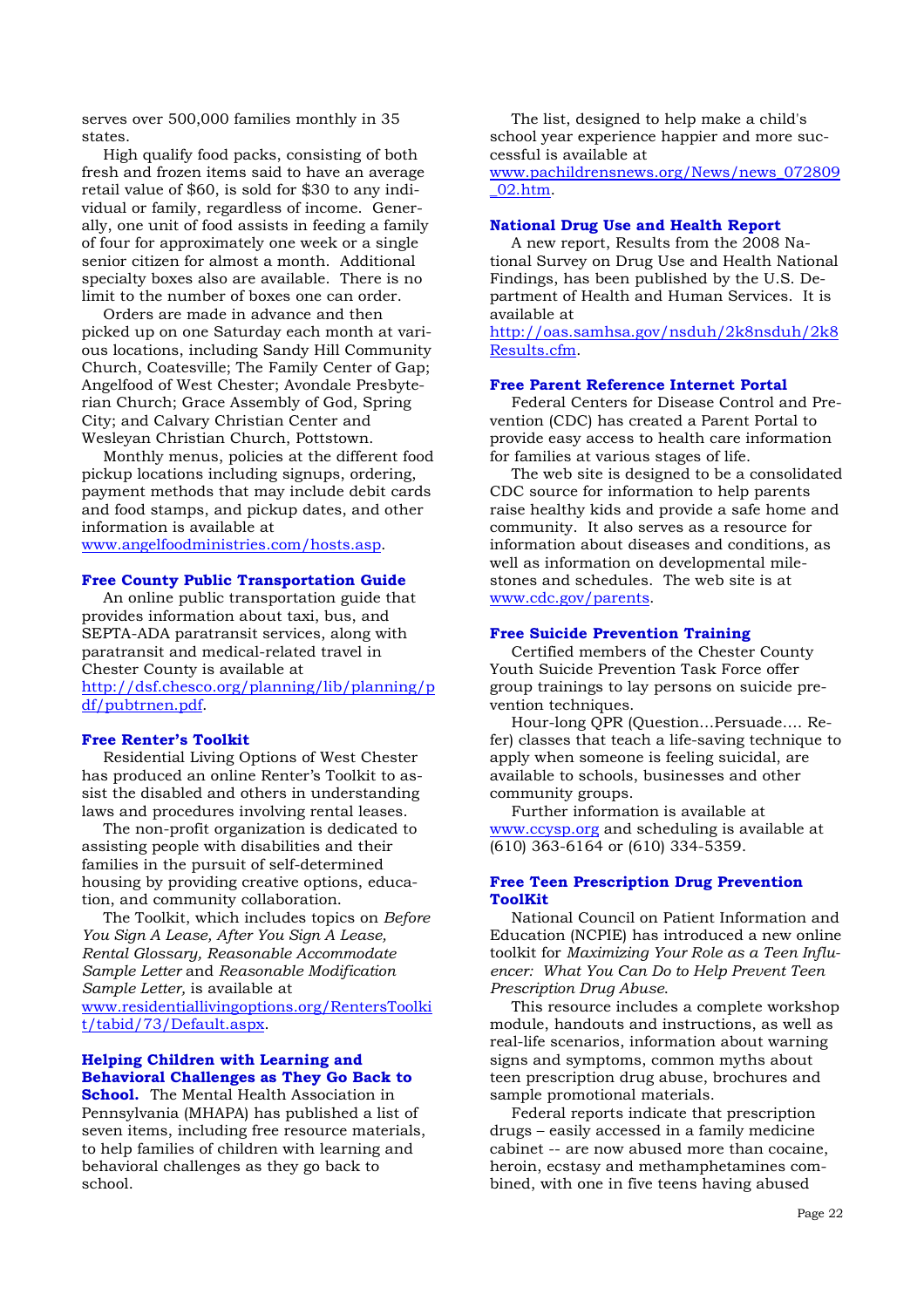prescription drugs, one in three saying there is "nothing wrong" in using them "every once and a while." and nearly 2,500 teens abusing them every day for the first time.

 Prescription drugs used for improper purposes can increase blood pressure or heart rates, damage brain and other organs, result in overdose, poisonings, addictions, breathing disruptions, seizures and death. Additional risks occur when mixing multiple drugs or combining them with alcohol.

 The downloadable toolkit is available at www.talkaboutrx.org/maximizing\_role.jsp.

 Literature in both English and Spanish also is available at

www.talkaboutrx.org/not\_worth\_the\_risk.jsp.

#### **Persons Who Are Struggling**

 Websites with local Christian program locators are available for persons going through struggles related to the death of a loved one, separation and divorce, and all types of hurts, habits and other struggles, including addictions:

- www.griefshare.org
- www.divorce.org
- www.celebraterecovery.com

# **Free Program to Help Families Address Addiction Problems**

 Pennsylvania Recovery Organization– Achieving Community Together (PRO-ACT ) is hosting monthly Family Program gatherings to assist individuals and families recognize and address addiction problems in a spouse, parent, child or other loved one.

 The information and support programs, facilitated by trained volunteers who have been in the same situation, are held for two hours on one evening a week for three consecutive weeks. Program locations are at:

- **Chester County** 7 p.m. to 9 p.m. on the first three Wednesdays in Room 336 of the Government Services Center, 601 Westtown Road, West Chester.
- **Delaware County –** 7 p.m. to 9 p.m. on the first three Tuesdays at Holcomb Behavioral Health Services, 126 East Baltimore Pike, Media.
- Montgomery County 6 p.m. to 8 p.m. on the first three Wednesdays at Creative Health, 11 Robinson Street, Pottstown.

Sessions are confidential, using only first names. Further information and registration is available at (800) 221-6333 or at info@proact.org.

**Free Training Manual for Brain Injury Survivors and Families** 

The Acquired Brain Injury Network of Pennsylvania (ABIN-PA) has published a training manual, *Building a New Life After Brain Injury: Peer to Peer Training by Survivors and Families for Survivors, Families and Friends* to encourage brain injury survivors to identify their unique abilities, develop new interests, and create a confident new life.

 The federal Centers for Disease Control and Prevention notes that traumatic brain injury "are often missed or misdiagnosed in older adults". ABIN-PA also reports that brain injuries often are misunderstood within the general population. It says a brain injury means a "brain function was damaged by an event that decreased oxygen or blood to the brain. All brain injury is acquired (ABI) but some injuries result from physical trauma (TBI). These events are so common that people take them for granted, never realizing problems accumulate. Eventually, damage may equal a disability. Any brain injury requires attention. Use caution to prevent a 'second hit'.

 Potential causes of brain injury, according to ABIN-PA, can include alcoholism, anesthesia, aneurysm, a beating or a punch, bicycle crash, blow to the head, brain infection, brain radiation, surgery or tumor, cardiac arrest or surgery, a drug reaction, electric shock, explosion, gunshot, falling, high fever, impact, lightening, motor vehicle crash, near drowning or suffocation, poisoning, shaking, skateboarding or skiing crash, a stroke or whiplash.

 A downloadable copy of the manual is available at www.abin-

pa.org/Presentations/Manual for S & F Final 2009.08.23.pdf. Additional information about acquired brain injury, including downloadable brochures to assist in identifying these situations, is available at www.abin-pa.org and at www.cdc.gov/TraumaticBrainInjury/tbi\_concu ssion.html.

**Area Gas Prices.** Prices at gas stations in your area or where you are traveling, updated three times a day by actual transactions (significant change still may occur after posting). Available by county or zip code.

 In periods of significant price fluctuations, prices can vary as much as 20-cents per gallon some days within relatively short distances, particularly if one is traveling. www.motortrend.com/gas\_prices/31/pennsylv ania/index.html.

# **Energy Savings Information for Churches**

 ENERGY STAR, a joint program of the U.S. Environmental Protection Agency and the federal Department of Energy, provides free information on how churches can save money by investing in energy efficiency.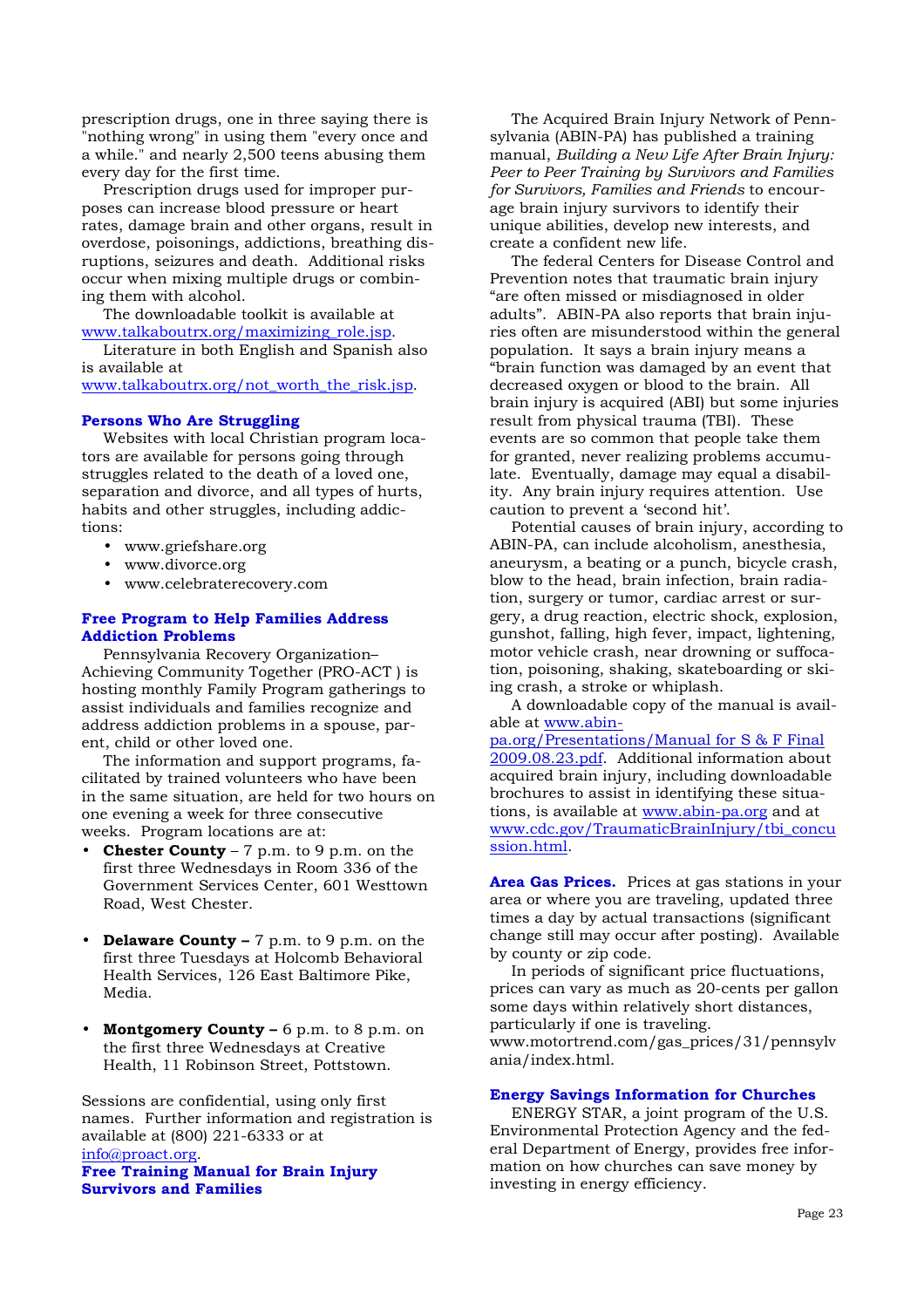The departments said that most congregations can cut energy costs by up to 30% by investing strategically in efficient equipment, facility upgrades and maintenance.

 With free, unbiased information and technical support from ENERGY STAR, congregations can more easily improve stewardship of both church energy budget dollars and the earth by reducing energy waste and energy costs, while protecting the environment, the agencies note.

 Information on the initiative is available at www.energystar.gov/index.cfm?c=small\_busine ss.sb\_congregations.

#### **Free Electricity Monitor Use**

 Patrons at Honey Brook Community Library and Bayard Taylor Memorial Library in Kennett Square now can check out a Kill A Watt<sup>™</sup> Electricity Monitor to see how much electricity home appliances use and where money might be saved.

 The device is easy-to-use and includes a spreadsheet for recording purposes. Further information is available at the libraries at 687 Compass Road (Route 10), Honey Brook, (610) 273-3303, or at 216 East State Street, Kennett Square, (610) 444-2702.

#### **Free Cakes for Kids.**

 Birthday cakes are provided by Sweet-Dreams.org through a volunteer effort at no cost to children who otherwise may not receive one. Referrals of children in need may be made by churches, teachers, community members, parents and others. The organization formerly was Free Cakes for Kids.

 Volunteer bakers and donated supplies are welcome. No special talents are needed, only a love for baking and a passion of heart to help bring a little sunshine into a child's day.

 Additional local information is available at www.sweetdreams.org.

 Requests for cakes may be made to Emily Parker at eparker.37@gmail.com or (443) 350-6853.

# **Employment-Related Information**

#### **Support Groups for Unemployed and Underemployed**

Several networking/support groups (open to everyone) are available at area churches for persons who are unemployed or unemployed:

- **Exton** Career Transition Group meets from 6 p.m. to 7 p.m. on the second and fourth Sundays of the month at United Methodist Church of the Resurrection (UMCR), 181 Sharp Lane, Exton. Assistance includes one-on-one confidential mentoring with volunteer career counselors, resume writing, interview coaching, networking, and a prayer partner. Further information is available from Danny Van Deventer at (610) 458-8143 or (205) 914-5004 or at ctministries@umcr.org.
- **Downingtown** (Lionville/Exton) -- Barnabas Group meets from 6:30 a.m. to 7:30 a.m. Mondays at Calvary Fellowship Church, 95 West Devon Drive (rear entrance) at Route 113. This activity includes a short Bible study, networking opportunities and periodic special presenters. Additional information is available at http://www.calvaryfellowship.org/cgibin/gx.cgi/AppLogic+FTContentServer?page name=FaithHighway/10000/8000/579CA/p rayer&projectid=18579.
- **Manheim** -- Career Network (C3N) meets from 7 p.m. to 8:30 p.m. Mondays in Room 112 at LCBC (Lancaster County Bible

Church), 2392 Mount Joy Road, Manheim with networking opportunities and workshops. Additional information is available at www.lcbcchurch.com/careernetwork.

- **New London Township** Weathering the Storm group meets from 6:45 p.m. to 8:30 p.m. every other Thursday at the New London Presbyterian Church 1986 Newark Road (Route 896), Lincoln University, with a speaker and networking. Further information is available from Beth McDonough at mcdono@verizon.net or at (302) 894-9223 or at www.nlpcfamily.com/NLPC-Web/DesktopDefault.aspx?tabid=170.
- **Area Affiliates of Joseph's People** meet during the month:
	- o **Upper Uwchlan Township** –- 7 p.m. on the first and third Mondays at the School Education Center, St. Elizabeth's Catholic Church, 100 Fellowship Road, Chester Springs. Further information is available at (610) 321-1200 or at longtobefree2@hotmail.com.
	- o **Media** -- 7 p.m. on the first and third Tuesdays at Hassler Chapel, Media Presbyterian Church, 30 East Baltimore Pike. Further information is available at (610) 566-3944.
	- o **Downingtown** -- 7:30 p.m. on the second and fourth Tuesdays, at St. Joseph's Parish, 338 Manor Avenue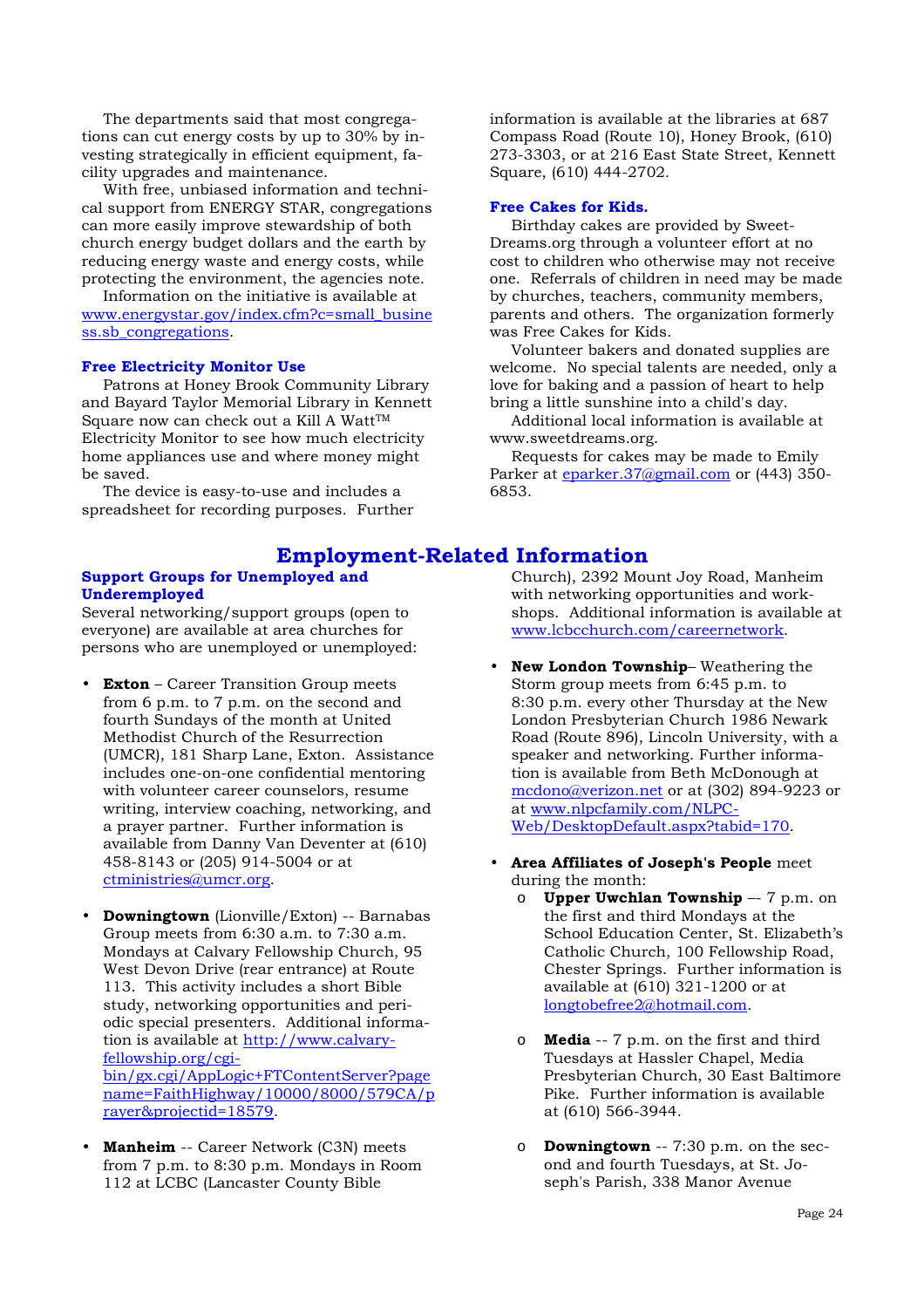(Route 322), in the parish meeting room behind the school at the back of the property.

- o **Springfield** -- 7 p.m. on the third Tuesdays at St. Francis Church Parish Rectory, 136 Saxer Avenue. Further information is available at (610) 543-0848.
- o **Wayne** –- Employment Guidance Group (EGG) at 7 p.m. on the first and third Wednesdays in the Quiet Room, St. David's Episcopal Church, 763 South Valley Forge Road, Malvern. Further information is available from George Vosburgh at gvosburgh@aol.com or at (610) 688-7947.
- o **West Chester** 7:30 p.m. on the first and third Wednesdays at Saints Peter and Paul Church, 1325 Boot Road, West Chester. Further information is available at (610) 692-2216.

Additional information is available at www.josephspeople.org.

#### **Free Services to Aid Youth Job/Career**

**Preparation.** Two free services to assist Chester County youth in realizing their full career potential are being offered in West Chester and Kennett Square.

*West Chester* -- The House of Original Dreams (H.O.O.D.) is serving federally eligible youth ages 16 to 21at facilities at 530 East Union Street.

 The T.E.A.M. at the HOOD offers assistance with GED preparation, job readiness training including adult mentoring and supportive services, career counseling, and college preparation including assistance in completing college applications and financial aid research. Free transportation is available from the Coatesville and Phoenixville areas and transportation assistance is available from other areas of the county.

 Additional information is available at (610) 344-4225, at teamthehood@live.com or at www.thehoodonline.org.

*Kennett Square* -- PathStone Corporation, formerly known as Rural Opportunities, Inc. (ROI) is offering a free after-school program in career awareness and job readiness for inschool youth ages 14 through 18 who live in Chester County. The goal of the program is to assist young people in making informed decisions about education and career path opportunities.

 The program is held from 3 p.m. to 7 p.m. weekdays at PathStone offices at 421 McFarlan Road - Suite E through June 2010. Participants must meet federal eligibility requirements.

 Additional information is available from Kecia L. McMillian, youth training and employment manager, at (610) 925 5600 or at kmcmillian@pathstone.org.

**Free Green Jobs Training.** Chester County OIC, 790 East Market Street, West Chester.

 Chester County Opportunities Industrialization Center (OIC) is conducting orientation sessions for persons interested in being certified in green jobs weatherization.

 The first session was held recently at PA CareerLink in Coatesville with some 60 persons learning the "soft skills" associated with the program. Technical training for some of the attendees will be held later this month at Thaddeus Stevens College of Technology in Lancaster.

 This is an ongoing program to recruit weatherization installers, crew chiefs and energy auditors for a federal program designed to help reduce heating costs for low-income families and others. Installer positions are available immediately.

 Training vouchers are provided on a firstcome, first-served basis, with no income eligibility requirements. A second orientation session will be held in the near future.

 Additional information is available at or at (610) 692-2344.

 A downloadable information poster is available at

http://dsf.chesco.org/wib/lib/wib/pdf/2009/ weatherizationflyer.pdf.

#### **Where Will the Jobs Be?**

Chester County Workforce Investment Board (WIB) is providing information on anticipated increases and decreases in job opportunities in various segments of the marketplace at http://dsf.chesco.org/wib/cwp/view.asp?A=3&

# Q=637052.

 The site also reports activity WIB is undertaking in regard to the smart energy, agriculture, innovative technology, bioscience, and the healthcare industries. The county has received \$230,000 in funding to continue efforts in these areas, along with \$715,000 for worker training in these segments of the jobs market.

#### **Free Careers Exploration Web Site.**

 ExploreYourFuture.org is a website that provides assistance in exploring careers in health care, engineering and bio-tech. The site includes videotapes of different career fields and a gifts-careers matching program that assists persons in looking to the future as they plan potential jobs. The site is being expanded regularly.